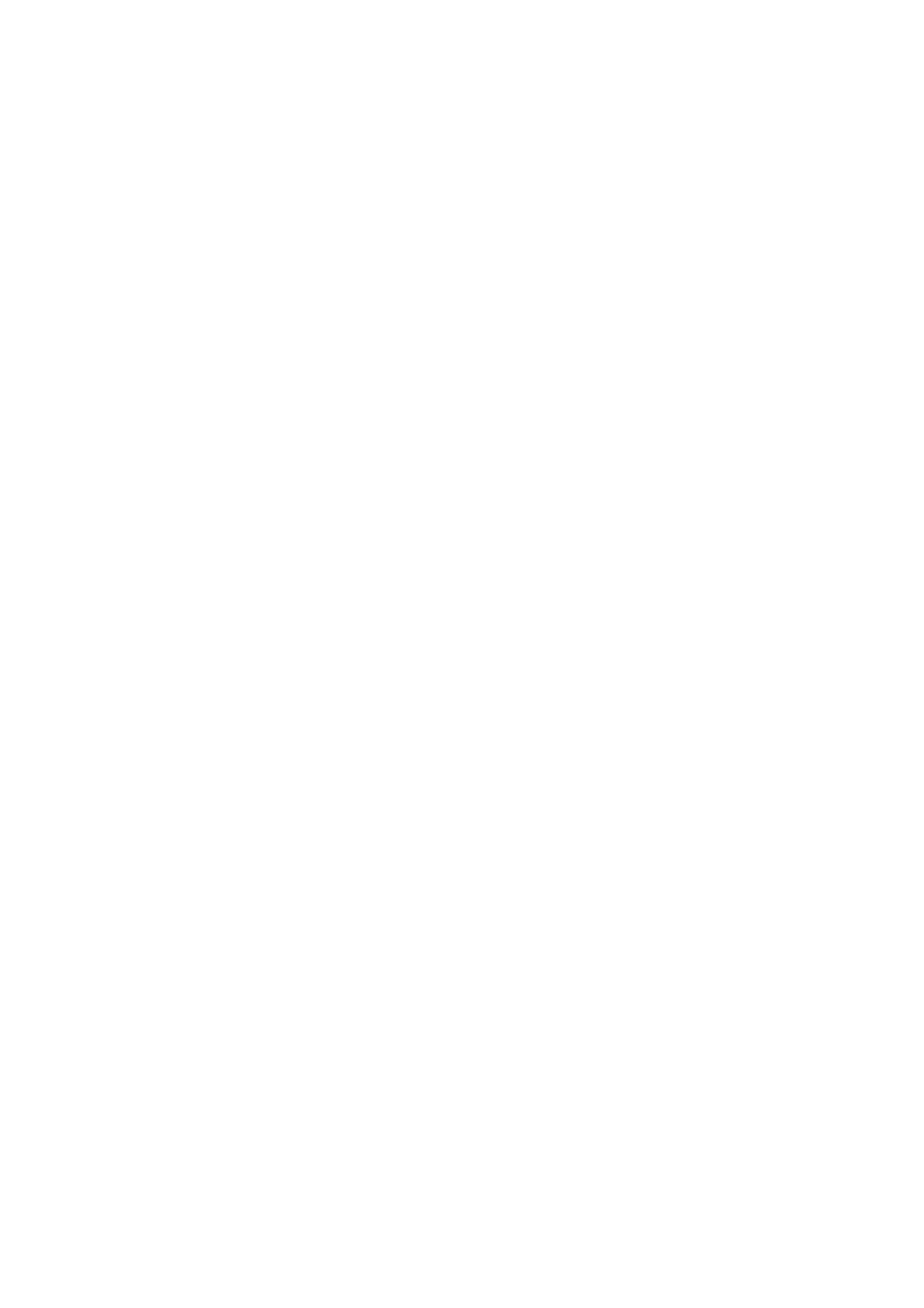# **EUROPEAN UNIVERSITY INSTITUTE, FLORENCE DEPARTMENT OF ECONOMICS**

*Generalized Least Squares Estimation for Cointegration Parameters Under Conditional Heteroskedasticity* 

**HELMUT HERWARTZ and HELMUT LUETKEPOHL**

EUI Working Paper **ECO** 2009/42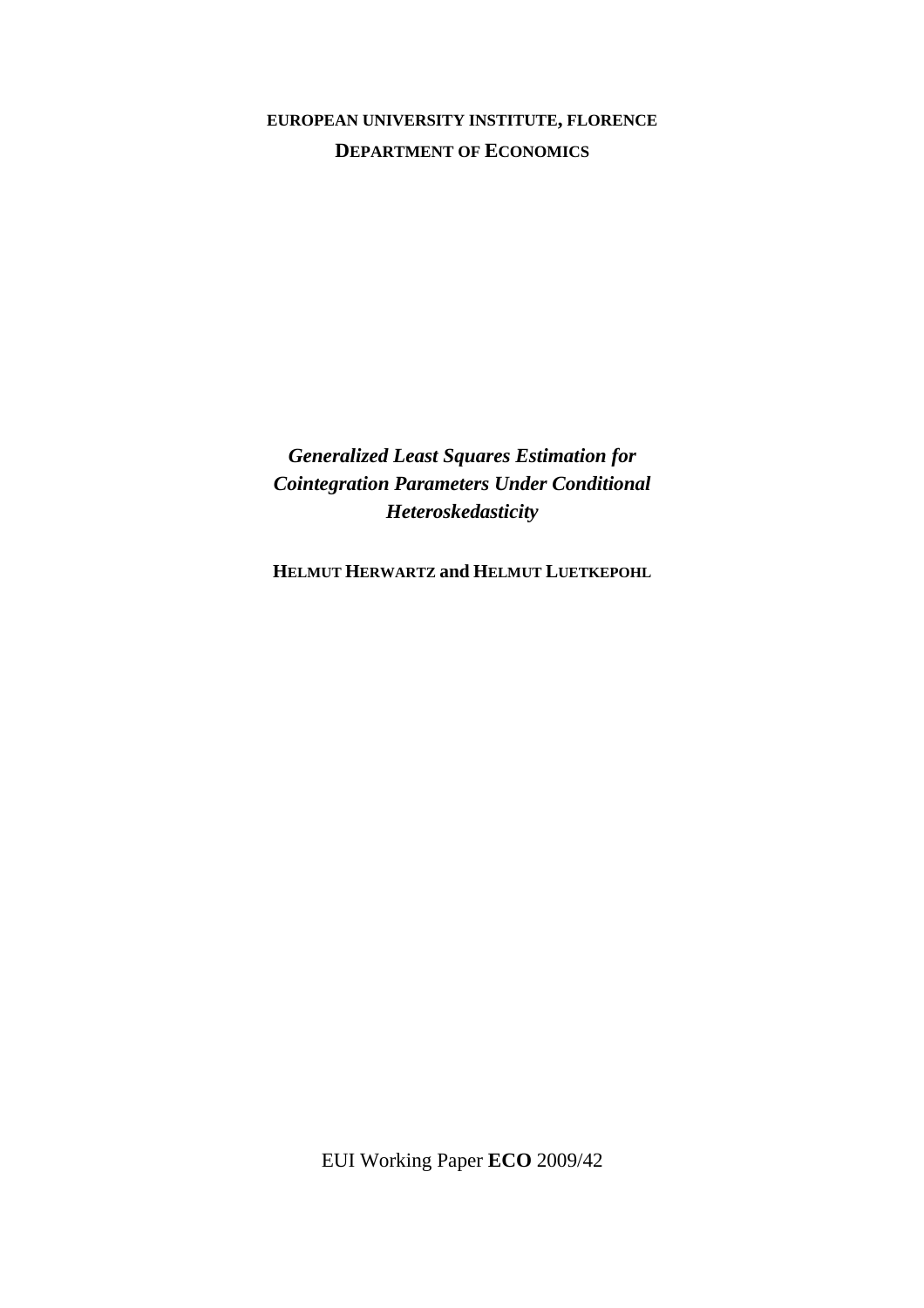This text may be downloaded for personal research purposes only. Any additional reproduction for other purposes, whether in hard copy or electronically, requires the consent of the author(s), editor(s). If cited or quoted, reference should be made to the full name of the author(s), editor(s), the title, the working paper or other series, the year, and the publisher.

ISSN 1725-6704

© 2009 Helmut Herwartz and Helmut Luetkepohl

Printed in Italy European University Institute Badia Fiesolana I – 50014 San Domenico di Fiesole (FI) Italy [www.eui.eu](http://www.eui.eu/)  [cadmus.eui.eu](http://www.eui.eu/)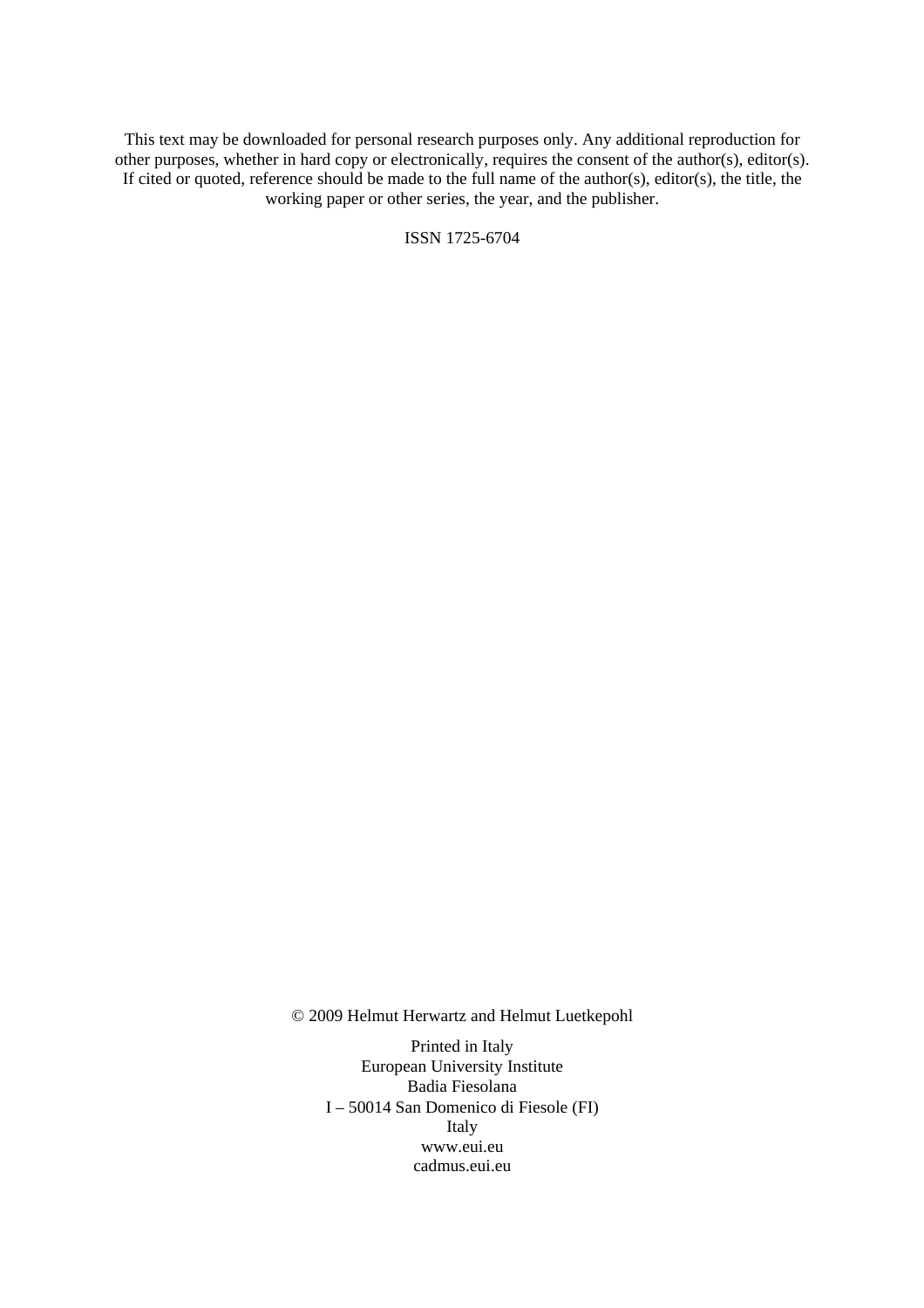# **Generalized Least Squares Estimation for Cointegration Parameters Under Conditional Heteroskedasticity**

by

Helmut Herwartz<sup>1</sup>

Institut für Statistik und Ökonometrie, Christian–Albrechts–Universität zu Kiel, Ohlshausenstr. 40, D–24098 Kiel, GERMANY, email: h.herwartz@stat-econ.uni-kiel.de

and

Helmut Lütkepohl Department of Economics, European University Institute, Via della Piazzuola 43, I–50133 Firenze, ITALY, email: helmut.luetkepohl@eui.eu

#### **Abstract**

In the presence of generalized conditional heteroscedasticity (GARCH) in the residuals of a vector error correction model (VECM), maximum likelihood (ML) estimation of the cointegration parameters has been shown to be efficient. On the other hand, full ML estimation of VECMs with GARCH residuals is computationally difficult and may not be feasible for larger models. Moreover, ML estimation of VECMs with independently identically distributed residuals is known to have potentially poor small sample properties and this problem also persists when there are GARCH residuals. A further disadvantage of the ML estimator is its sensitivity to misspecification of the GARCH process. We propose a feasible generalized least squares estimator which addresses all these problems. It is easy to compute and has superior small sample properties in the presence of GARCH residuals.

Keywords: Vector autoregressive process, vector error correction model, cointegration, reduced rank estimation, maximum likelihood estimation, multivariate GARCH

JEL classification: C32

<sup>&</sup>lt;sup>1</sup>Much of the research for this study was conducted while the first author was a Fernand Braudel Fellow in the Department of Economics at the EUI.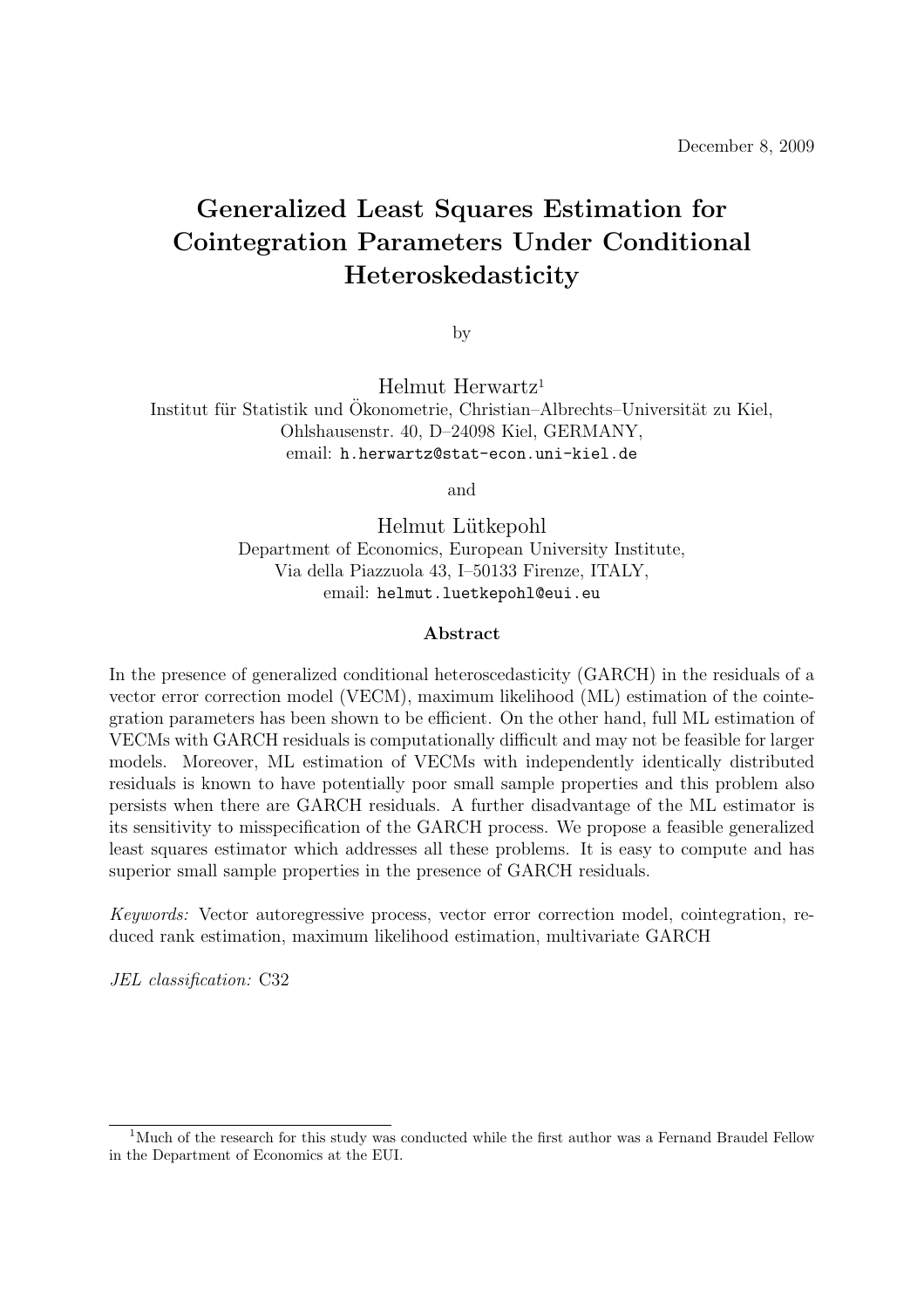## **1 Introduction**

In vector autoregressive (VAR) models with cointegrated variables the parameters of the cointegration relations are often of central importance for interpreting the empirical results. Despite the superconsistency of standard estimators for these parameters, their small sample properties are often poor. Therefore asymptotic results due to Seo (2007) are of great importance. He shows that estimation efficiency can be improved by taking into account generalized autoregressive conditionally heteroskedastic (GARCH) residuals.

In practice, the Johansen (1995) reduced rank (RR) maximum likelihood (ML) approach is the most popular method for estimating the cointegration parameters in a vector error correction model (VECM) setup of a VAR. It was derived under the assumption of independently identically distributed (i.i.d.) Gaussian residuals. Even if the residual distribution is non-Gaussian, the estimator has good asymptotic properties under general conditions. Seo (2007) has shown, however, that the estimator is generally inefficient for processes with GARCH residuals. In that case, using a full ML procedure which takes into account the GARCH residuals is efficient. He also presents simulation evidence of efficiency gains in finite samples of size  $T = 250$ .

Full ML estimation of VECMs with GARCH residuals has at least three major drawbacks, however. First, computation of the estimates is quite demanding and may not even be feasible for larger models with a moderate number of variables and a realistic number of lags. Second, in small samples the ML estimator for VECMs with i.i.d. residuals is known to generate occasional outliers and therefore may yield quite distorted estimates of the cointegration parameters (e.g., Brüggemann & Lütkepohl  $(2005)$ ). We show that a similar problem can also arise for the full ML estimator when GARCH residuals are accounted for. Third, in practice the precise GARCH structure of the residuals is unknown and ML may not be robust to misspecification of the GARCH process. We propose a feasible generalized least squares (GLS) estimator which takes care of all three problems. It is easy to compute even for large models and has small sample properties superior to full ML for a range of models with features that are typical in empirical studies. It is also more robust to misspecification of the GARCH structure than ML.

In the next section the model setup is presented and the GLS estimator which allows for GARCH residuals is derived in Section 3. A small sample Monte Carlo comparison of the GLS and ML estimators is provided in Section 4. Conclusions are drawn in Section 5.

The following notation is used throughout. The difference operator is denoted by  $\Delta$ , that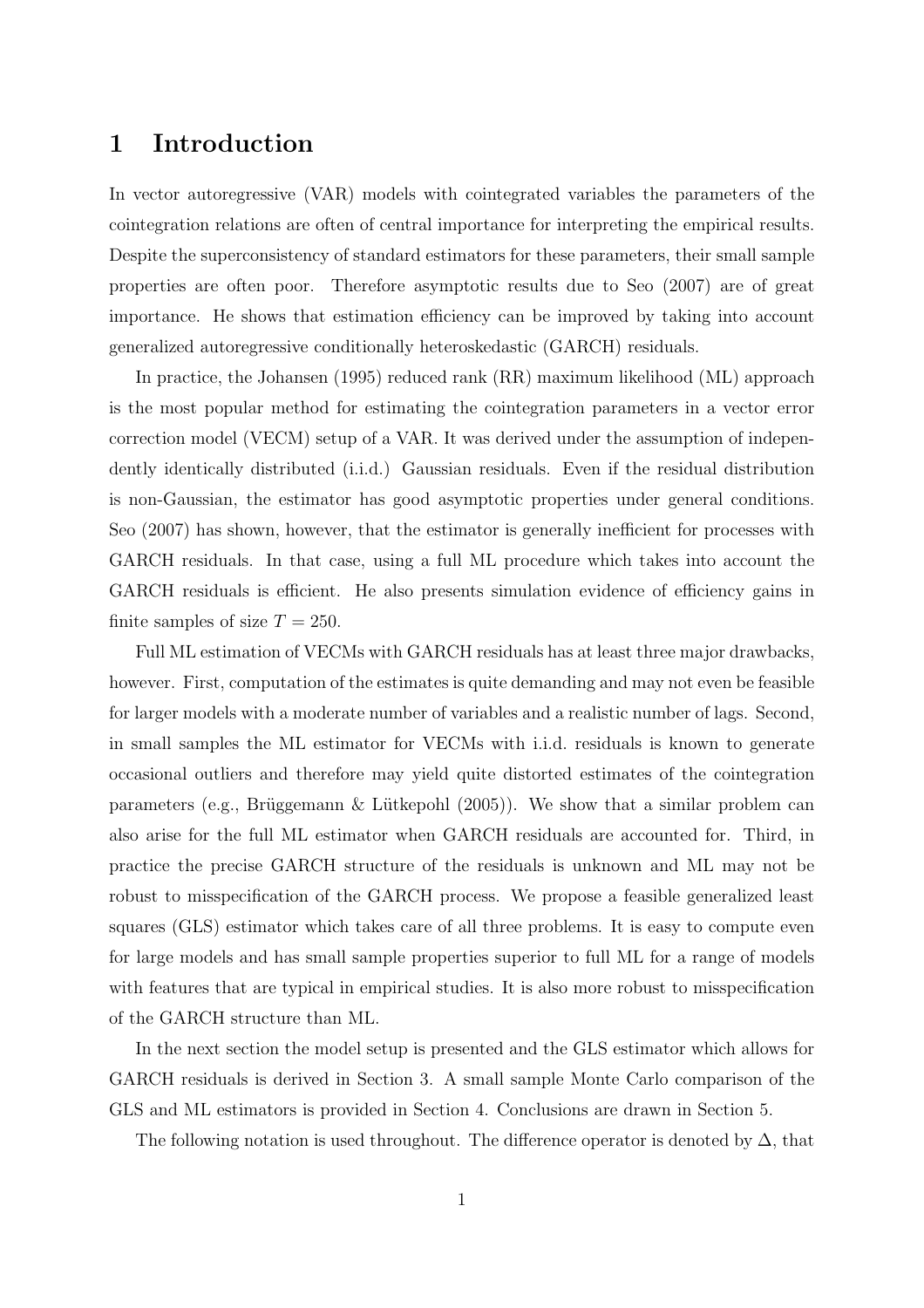is, for a stochastic process or time series  $y_t$ ,  $\Delta y_t = y_t - y_{t-1}$ . The normal distribution with mean (vector)  $\mu$  and variance (covariance matrix)  $\Sigma$  is signified as  $\mathcal{N}(\mu, \Sigma)$ . For a symmetric, positive definite matrix  $\Sigma$ ,  $\Sigma^{-1/2}$  denotes the inverse of the symmetric square root matrix, |A| is the determinant of a square matrix A,  $I_K$  is the  $(K \times K)$  identity matrix, ⊗ signifies the Kronecker product and vec is the vectorization operator which stacks the columns of a matrix in a column vector. An indicator function, denoted  $I(\cdot)$ , is one when the conditions in parentheses are satisfied and zero otherwise.

The following abbreviations are used: VAR for vector autoregressive, VECM for vector error correction model, GARCH for generalized autoregressive conditional heteroskedasticity, i.i.d. for independently identically distributed, ML for maximum likelihood, GLS for generalized least squares, OLS for ordinary least squares, RR for reduced rank, CCC for constant conditional correlation, DGP for data generating process, RMSE for root mean squared error, RRMSE for relative root mean squared error, MAE for mean absolute error and RMAE for relative mean absolute error.

### **2 The Model**

Suppose the K-dimensional VAR process  $y_t$  has the VECM representation

$$
\Delta y_t = \alpha(\beta' y_{t-1} + \delta^{co} d_{t-1}^{co}) + \Gamma_1 \Delta y_{t-1} + \dots + \Gamma_{p-1} \Delta y_{t-p+1} + C d_t^s + u_t
$$
  
=  $\alpha \beta^{*'} y_{t-1}^* + \Gamma_1 \Delta y_{t-1} + \dots + \Gamma_{p-1} \Delta y_{t-p+1} + C d_t^s + u_t.$  (2.1)

Here  $\alpha$  and  $\beta$  are  $(K \times r)$  matrices of rank r associated with the long-run part of the model,  $\Gamma_i$  ( $i = 1, ..., p - 1$ ) are  $(K \times K)$  coefficient matrices associated with the short-run dynamics,  $d_t^{co}$  is a vector of deterministic variables which are included in the cointegration relations with corresponding coefficient matrix  $\delta^{co}$ . The vector  $d_t^s$  includes the remaining deterministic variables with coefficient matrix C. The matrix  $\beta^{*'} = [\beta' : \delta^{co'}]$  is  $(r \times K^*)$  and  $y_{t-1}^* = [y'_{t-1}, d_{t-1}^{co'}]'$  is  $(K^* \times 1)$  with  $K^* = K +$  dimension $(d_t^{co})$ . As in Seo (2007), the error term  $u_t$  is assumed to be a vector martingale difference sequence with  $E(u_t|\mathcal{F}_{t-1}) = 0$  and  $E(u_t u'_t | \mathcal{F}_{t-1}) = \Sigma_t$ , where  $\mathcal{F}_t$  is the  $\sigma$ -field generated by  $y_t, y_{t-1}, \ldots$ .

In the following the primary objective is to estimate the cointegration parameters  $\beta^*$ . Because the matrix is not unique we impose just-identifying restrictions such that  $\beta^* = [I_r : S_r]$  $\beta^*_{(K^*-r)}$ , that is, the first r rows of  $\beta^*$  constitute an  $(r \times r)$  identity matrix. As explained in Lütkepohl (2005, Section 6.3), this normalization is not restrictive from a practical point of view.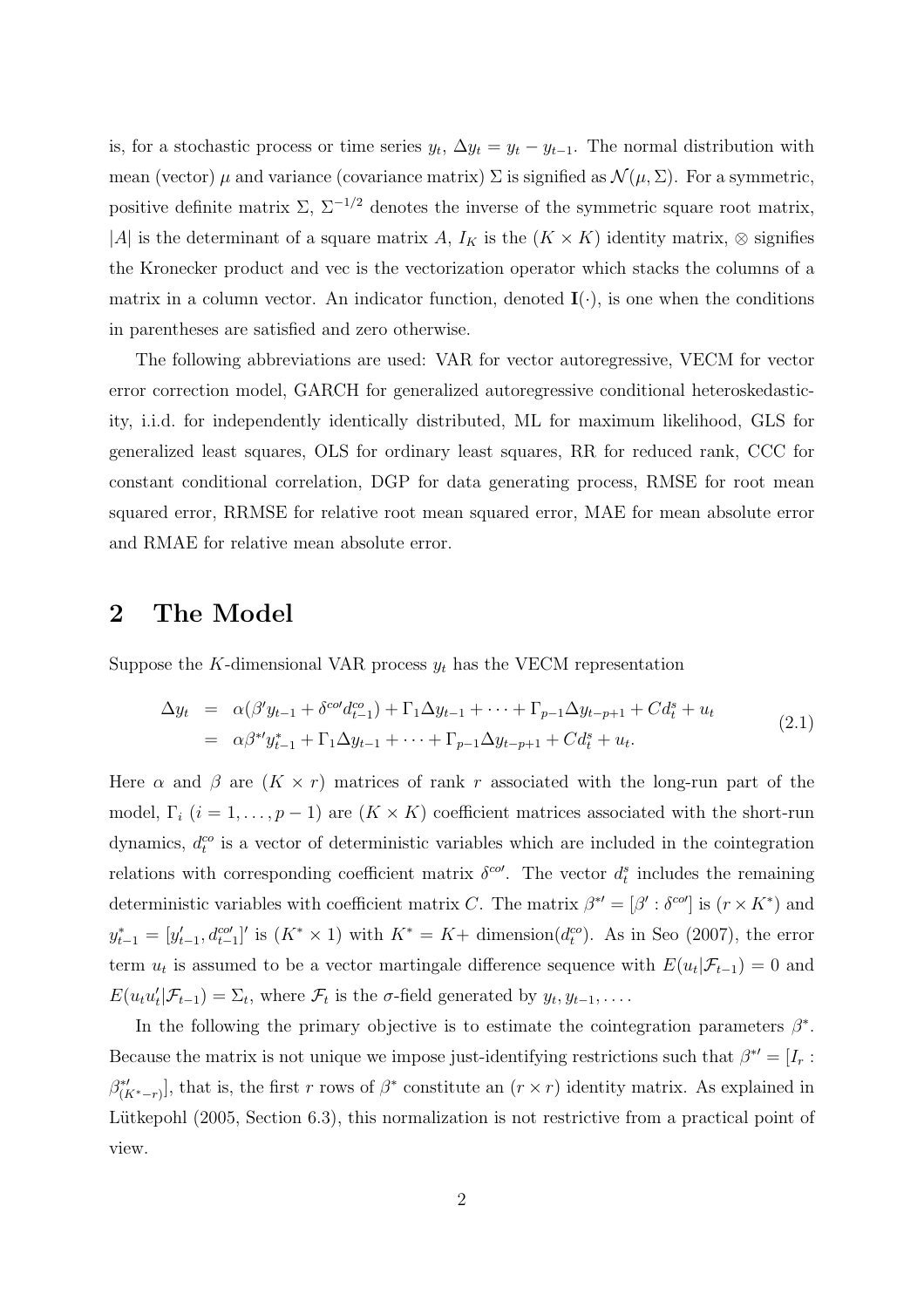### **3 Estimation**

Before the GLS estimator for VECMs with GARCH residuals is presented, full Gaussian ML and ML ignoring GARCH are considered.

#### **3.1 ML Estimation with GARCH Residuals**

For a given cointegrating rank r and lag order p, a sample with T observations and p presample values, ML estimation of the VECM (2.1) is theoretically straightforward if  $u_t|\mathcal{F}_{t-1} \sim$  $\mathcal{N}(0, \Sigma_t)$ . Collecting all parameters in a vector  $\theta$ , the log-likelihood function for the model from Section 2 is  $l(\theta) = T^{-1} \sum_{t=1}^{T} l_t(\theta)$ , where  $l_t(\theta) = -\frac{1}{2} \log |\Sigma_t(\theta)| - \frac{1}{2} u_t(\theta)' \Sigma_t(\theta)^{-1} u_t(\theta)$ and a constant term has been dropped (see Seo (2007, Eq. (6))). Seo (2007) derives the asymptotic properties of the ML estimators of the cointegration parameters under the assumption that either the model has no deterministic terms  $(d_t^{co} = 0, d_t^{s} = 0)$  or it has an intercept term  $(d_t^{co} = 0, d_t^{s} = 1)$ . Moreover, he assumes the GARCH process to be of the constant conditional correlation (CCC) form (Bollerslev (1990)).

#### **3.2 Reduced Rank Estimator**

An alternative estimator of the cointegration parameters can be obtained by a pseudo-ML method which ignores the GARCH structure of  $u_t$ . As shown in Johansen (1995), it can be obtained by RR regression. In other words, the estimator may be determined by denoting the residuals from regressing  $\Delta y_t$  and  $y_{t-1}^*$  on  $\Delta Y'_{t-1} = [\Delta y'_{t-1}, \ldots, \Delta y'_{t-p+1}, d_t^{s}]$  by  $R_{0t}$  and  $R_{1t}$ , respectively, defining  $S_{ij} = T^{-1} \sum_{t=1}^{T} R_{it} R'_{jt}$   $(i, j = 0, 1)$ , and solving the generalized eigenvalue problem  $|\lambda S_{11} - S_{10} S_{00}^{-1} S_{01}| = 0$ . Let  $\lambda_1 \geq \cdots \geq \lambda_{K^*}$  be the ordered eigenvalues with corresponding matrix of eigenvectors  $B = [b_1, \ldots, b_{K^*}]$  satisfying  $\lambda_i S_{11} b_i = S'_{01} S_{00}^{-1} S_{01} b_i$ and normalized such that  $B'S_{11}B = I_{K^*}$ . An estimator of  $\beta^*$  is given by  $\tilde{\beta}^* = [b_1, \ldots, b_r]$ . Post-multiplying by the inverse of the first r rows of  $\tilde{\beta}^*$  gives an RR estimator  $\tilde{\beta}_{RR}^{*\prime} = [I_r :$  $\tilde{\beta}^{*\prime}_{(K^*-r)}$ . This estimator is the Gaussian ML estimator if the residuals are i.i.d..

It turns out that the asymptotic distribution of the RR estimator is invariant to conditional heteroskedasticity of the form considered here (see Seo (2007, p. 78)). However, using full ML with allowance for GARCH residuals will result in more efficient estimators if the true GARCH structure is considered. Obviously, assuming a known GARCH structure is a rather strong assumption and it is worth exploring the robustness of the full ML estimator with respect to a violation of this assumption. We will do so in Section 4.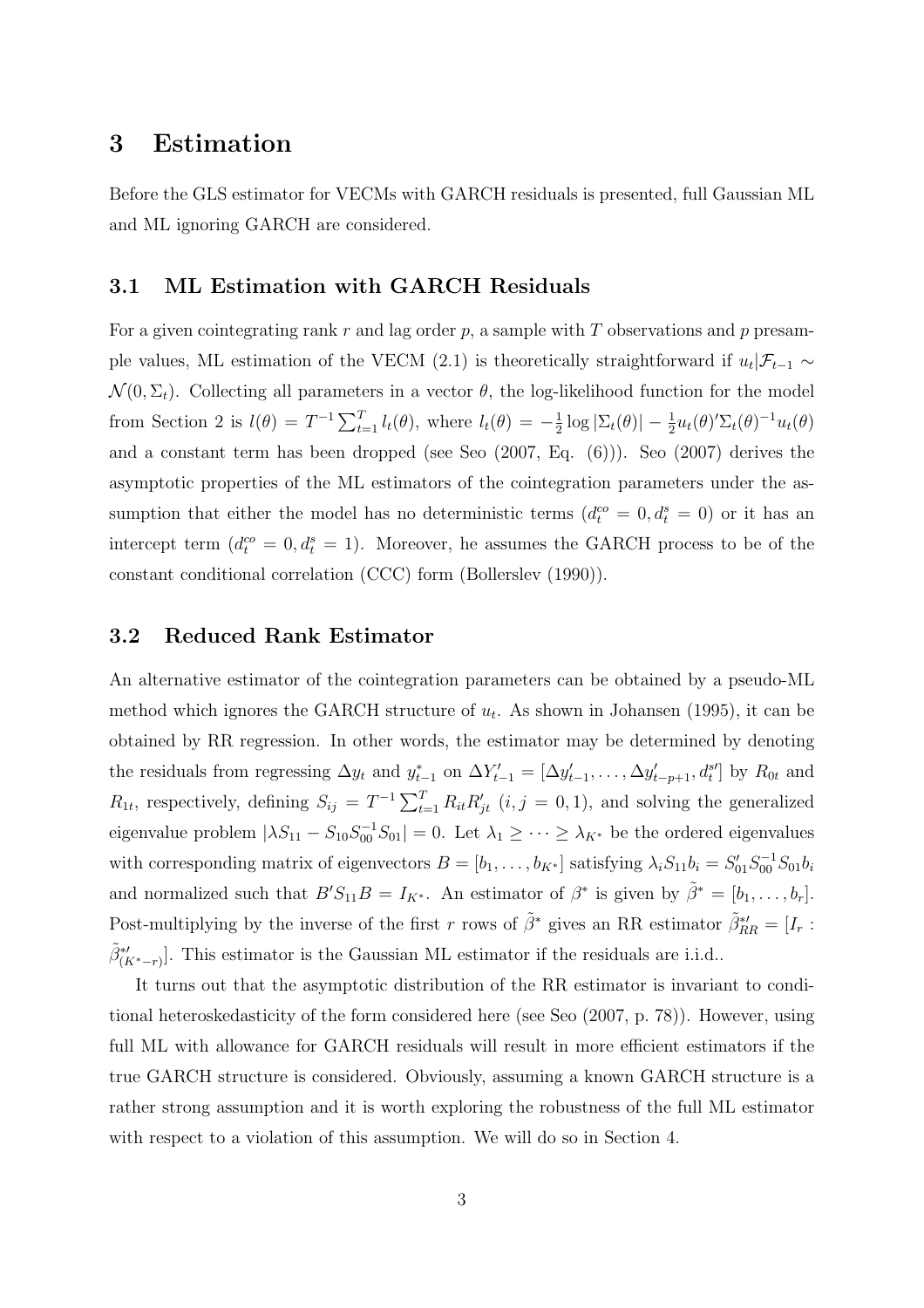#### **3.3 A Feasible GLS Estimator**

A GLS estimator for the cointegration parameters can be derived by premultiplying the VECM (2.1) by  $\Sigma_t^{-1/2}$  and using standard rules for the vec operator and the Kronecker product,

$$
\Sigma_t^{-1/2} \Delta y_t = \Sigma_t^{-1/2} \alpha \beta^* y_{t-1}^* + (\Delta Y_{t-1}' \otimes \Sigma_t^{-1/2}) \gamma + \Sigma_t^{-1/2} u_t,
$$
\n(3.1)

where  $\gamma = \text{vec}[\Gamma_1,\ldots,\Gamma_{p-1},C]$ . Replacing  $\gamma$  by its GLS estimator and rearranging terms gives

$$
G_{0t} = G_{1t} \text{vec}(\beta^*) + \tilde{u}_t,\tag{3.2}
$$

where

$$
G_{0t} = \Sigma_t^{-1/2} \Delta y_t - (\Delta Y'_{t-1} \otimes \Sigma_t^{-1/2}) \left[ \sum_{t=1}^T \Delta Y_{t-1} \Delta Y'_{t-1} \otimes \Sigma_t^{-1} \right]^{-1} (\Delta Y_{t-1} \otimes \Sigma_t^{-1}) \Delta y_t,
$$

is a  $(K \times 1)$  vector,

$$
G_{1t} = (y_{t-1}^{*}/\otimes \Sigma_t^{-1/2}\alpha) - (\Delta Y_{t-1}' \otimes \Sigma_t^{-1/2}) \left[ \sum_{t=1}^T \Delta Y_{t-1} \Delta Y_{t-1}' \otimes \Sigma_t^{-1} \right]^{-1} (\Delta Y_{t-1} y_{t-1}^{*}/\otimes \Sigma_t^{-1/2}\alpha)
$$

is a  $(K \times rK^*)$  matrix and  $\tilde{u}_t$  is the corresponding error term. Hence, denoting by  $G_{1t}^{(1)}$  and  $G_{1t}^{(2)}$  the first  $r^2$  and last  $r(K^* - r)$  columns of  $G_{1t}$ , respectively, and using that  $\beta^{*} = [I_r :$  $\beta^{\ast \prime}_{(K^{\ast}-r)}],$  the GLS estimator for  $\text{vec}(\beta^{\ast \prime}_{(K^{\ast}-r)})$  can be expressed as

$$
\text{vec}(\breve{\beta}_{(K^*-r)}^{*}) = \left(\sum_{t=1}^T G_{1t}^{(2)'} G_{1t}^{(2)}\right)^{-1} \sum_{t=1}^T G_{1t}^{(2)'} \left(G_{0t} - G_{1t}^{(1)} \text{vec}(I_r)\right). \tag{3.3}
$$

Notice that this estimator is the Gaussian ML estimator of  $\beta^*_{(K^*-r)}$  for given  $\alpha$  and  $\Sigma_t$ . In other words, if the latter two quantities are replaced by their ML estimators, the GLS estimator is identical to the ML estimator. Given the practical difficulties in computing the ML estimator in the presence of GARCH residuals, we propose the following two-step procedure for a feasible GLS estimator.

**Step 1.** Estimate the parameters in the model

$$
\Delta y_t = \Pi y_{t-1}^* + \Gamma_1 \Delta y_{t-1} + \dots + \Gamma_{p-1} \Delta y_{t-p+1} + C d_t^s + u_t
$$

by OLS and denote the residuals by  $\hat{u}_t$ . Then estimate the GARCH parameters,  $\psi$  say, from a pseudo ML estimation based on maximizing  $\hat{l}(\psi) = T^{-1} \sum_{t=1}^{T} \hat{l}_t(\psi)$ , where

$$
\hat{l}_t(\psi) = -\frac{1}{2}\log|\Sigma_t(\psi)| - \frac{1}{2}\hat{u}'_t\Sigma_t(\psi)^{-1}\hat{u}_t.
$$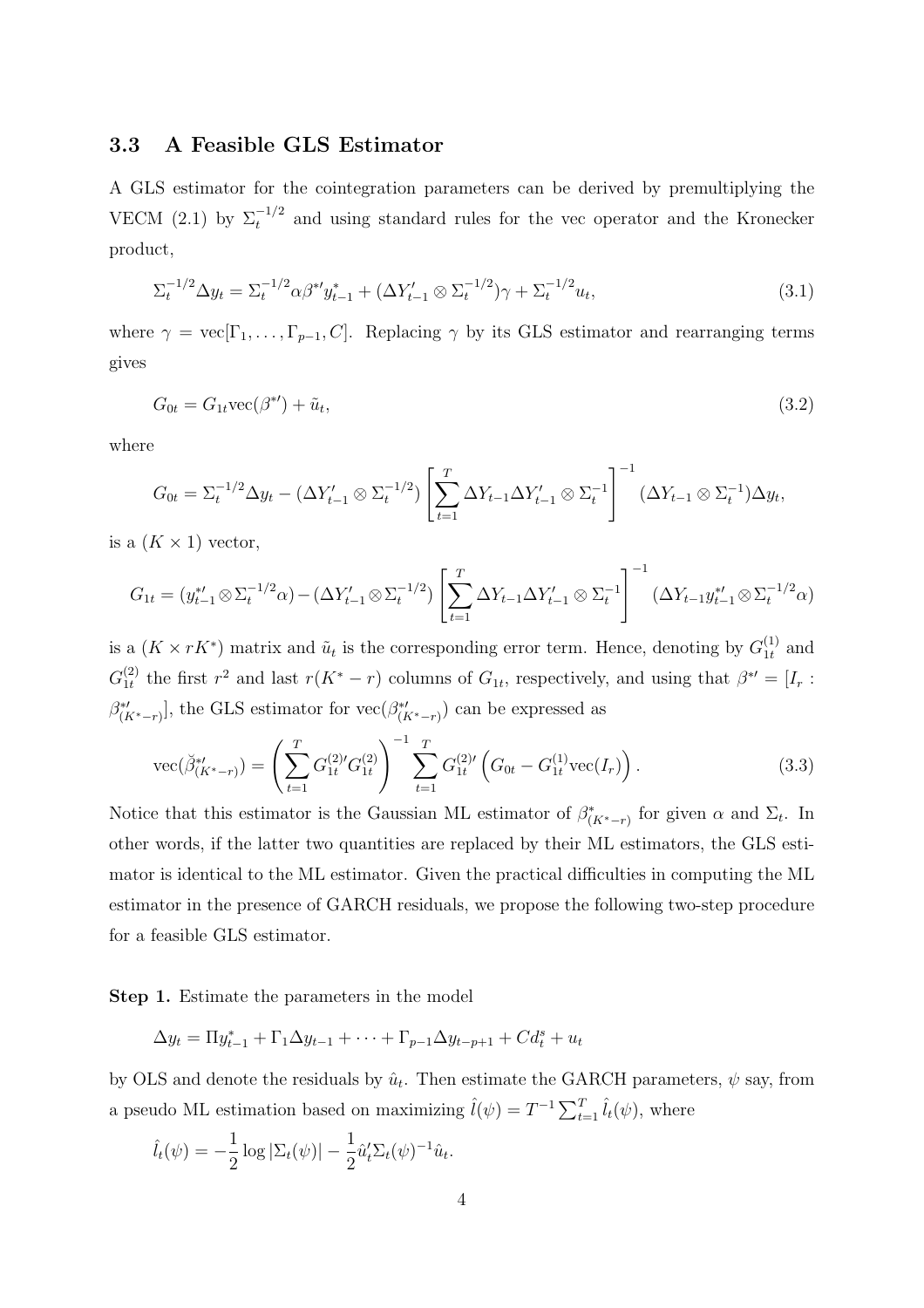Let the estimate be  $\hat{\psi}$  and define  $\hat{\Sigma}_t = \Sigma_t(\hat{\psi})$ .

**Step 2.** Use the  $\hat{\Sigma}_t$  from Step 1 to estimate  $\pi = \text{vec}(\Pi) = \text{vec}(\alpha \beta^{*})$  and  $\gamma$  by OLS from the transformed model

$$
\widehat{\Sigma}_t^{-1/2} \Delta y_t = (y_{t-1}^{*'} \otimes \widehat{\Sigma}_t^{-1/2}) \pi + (\Delta Y_{t-1}' \otimes \widehat{\Sigma}_t^{-1/2}) \gamma + \tilde{v}_t,
$$

rearrange the elements of the estimator  $\hat{\pi}$  in the matrix  $\hat{\Pi}$  and use the first r columns of  $\widehat{\Pi}$  as an estimator  $\hat{\alpha}$  of  $\alpha$  because the first r columns of  $\Pi$  are equal to  $\alpha$ . Finally, use  $\hat{\alpha}$  and  $\hat{\Sigma}_t$  in  $G_{0t}$  and  $G_{1t}$  in place of  $\alpha$  and  $\Sigma_t$ , respectively, to compute a feasible GLS estimator of vec $(\beta_{\alpha}^{*}t)$ <sup>\*'</sup><sup>'</sup>(K<sup>\*</sup>-r)</sub>) as in (3.3). The feasible GLS estimator is denoted by  $\text{vec}(\check{\beta}_{(K^*-r)}^{*})$ . □

Although estimation of the GARCH parameters in Step 1 requires numerical optimization of  $l(\psi)$ , this optimization problem involves fewer parameters than optimization of the full likelihood  $l(\theta)$ . Hence, the numerical evaluation of the GLS estimator is easy compared with full ML because all other computations are based on closed form expressions.

If there are no short-term dynamics, that is,

$$
\Delta y_t = \alpha \beta^* y_{t-1}^* + u_t,\tag{3.4}
$$

the model can be written in the form

$$
\Sigma_t^{-1/2}(\Delta y_t - \alpha y_{t-1}^{*(1)}) = (y_{t-1}^{*(2)'} \otimes \Sigma_t^{-1/2} \alpha) \text{vec}(\beta_{(K^*-r)}^{*(1)}) + v_t,
$$
\n(3.5)

where the normalization  $\beta^{*} = [I_r : \beta^{*}_{(K^*-r)}]$  has been used and  $v_t = \sum_t^{-1/2} u_t$ . Furthermore,  $y_{t-1}^{*(1)}$  and  $y_{t-1}^{*(2)}$  consist of the first r and last  $K^* - r$  components of  $y_{t-1}^*$ , respectively. For given  $\alpha$  and  $\Sigma_t$ , the GLS estimator of  $\text{vec}(\beta^*_{(K^*-r)})$  in this model simplifies to

$$
\text{vec}(\breve{\beta}_{(K^*-r)}^{*}) = \left[\sum_{t=1}^T y_{t-1}^{*(2)} y_{t-1}^{*(2)'} \otimes \alpha' \Sigma_t^{-1} \alpha\right]^{-1} \sum_{t=1}^T (y_{t-1}^{*(2)} \otimes \alpha' \Sigma_t^{-1}) (\Delta y_t - \alpha y_{t-1}^{*(1)}). \tag{3.6}
$$

These considerations suggest another feasible GLS estimator which does not reestimate  $\pi$  and  $\gamma$  in Step 2 but uses the OLS estimates from Step 1 instead. It may be based on the concentrated model

$$
R_{0t} = \alpha \beta^{*'} R_{1t} + \tilde{u}_t, \tag{3.7}
$$

where  $R_{0t}$  and  $R_{1t}$  are the residual series from the RR regression discussed in Section 3.2 and  $\tilde{u}_t$  is the corresponding error term. Thus, the GLS estimator is obtained by replacing  $\Delta y_t$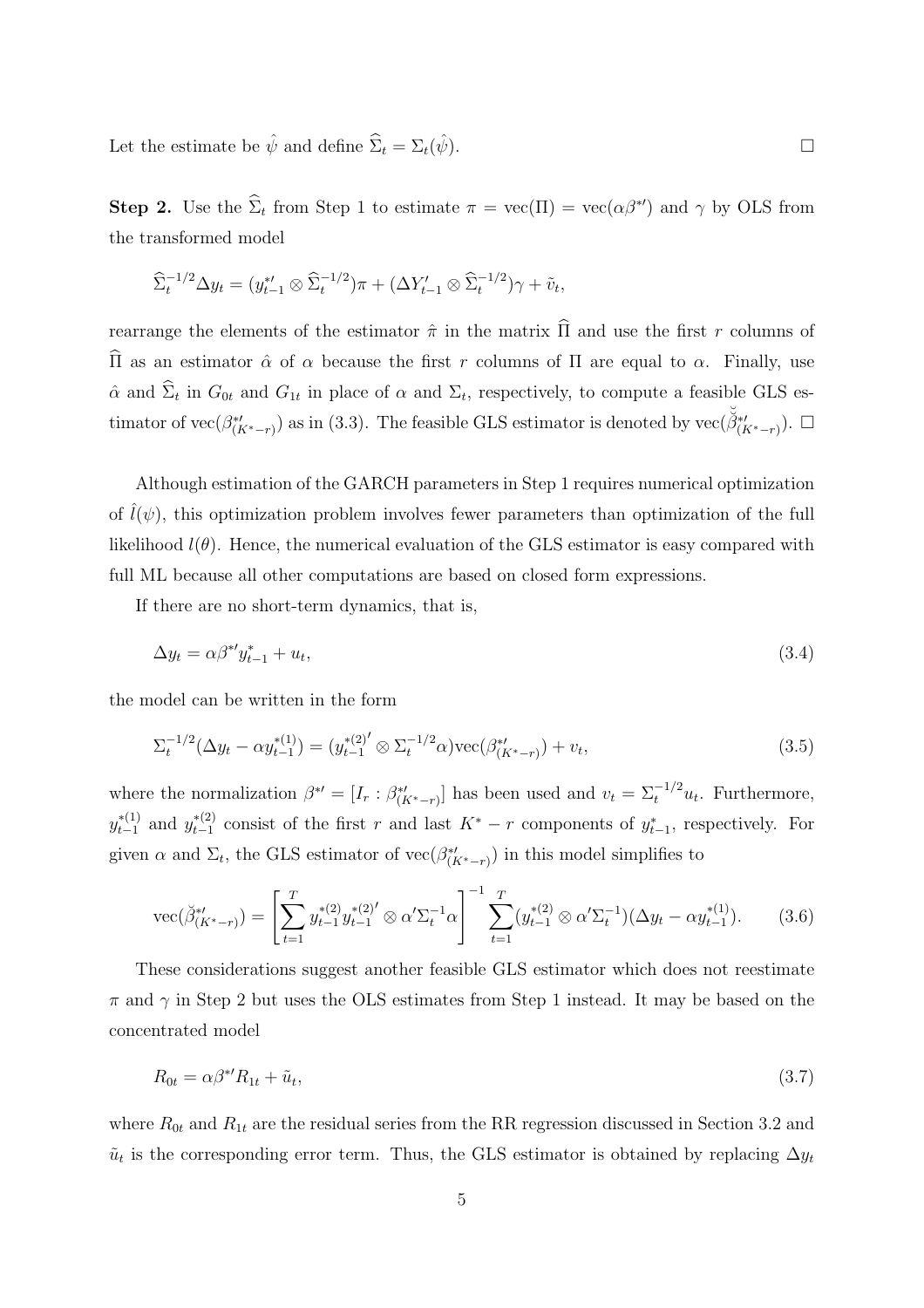and  $y_{t-1}^*$  in (3.6) by  $R_{0t}$  and  $R_{1t}$ , respectively. Using this setup, it is straightforward to show that, if there is no conditional heteroskedasticity so that  $\Sigma_t = \Sigma_u$ , the GLS estimator reduces precisely to the estimator considered by Ahn & Reinsel (1990), Reinsel (1993, Chapter 6), Saikkonen (1992) and Brüggemann & Lütkepohl (2005). In the following the estimator which assumes no GARCH,  $\Sigma_t = \Sigma_u$ , will be denoted by GLS1, the estimator based on (3.6) and (3.7), which does not reestimate  $\alpha$  and  $\gamma$  in Step 2, is abbreviated as GLS2 and the full two-step GLS estimator is signified as GLS3.

As usual, an estimator of the covariance matrix of our GLS estimator may be obtained as

$$
\left(\sum_{t=1}^{T} G_{1t}^{(2)'} G_{1t}^{(2)}\right)^{-1},\tag{3.8}
$$

where again  $\alpha$  and  $\Sigma_t$  are replaced by the estimators  $\hat{\alpha}$  and  $\hat{\Sigma}_t$ , respectively, from Steps 1 and 2. For the special case model (3.4) the estimator simplifies to

$$
\left[\sum_{t=1}^{T} y_{t-1}^{*(2)} y_{t-1}^{*(2)'} \otimes \hat{\alpha}' \hat{\Sigma}_t^{-1} \hat{\alpha}\right]^{-1}.
$$
\n(3.9)

This estimator is used in computing t-ratios for GLS2 and GLS3 in the simulation experiment reported in the next section. In (3.9),  $\hat{\alpha}$  is the OLS estimator for GLS2 and the GLS estimator from Step 2 for GLS3.

## **4 Monte Carlo Comparison**

In the following Monte Carlo experiments we compare the five estimators based on ML without allowance for GARCH (RR), ML with GARCH (ML), GLS1, GLS2 and GLS3. The Monte Carlo design is described in Section 4.1 and the main simulation results are summarized in Section 4.2.

#### **4.1 Monte Carlo Design**

Our Monte Carlo experiments use the same bivariate model setup as Seo (2007) but replace some of the parameters by values more common in applied work. Thus, the model is

$$
\Delta y_t = \alpha \beta' y_{t-1} + u_t,
$$

where  $\alpha = (\alpha_1, 0)'$ ,  $\beta = (1, \beta_2)'$  with  $\beta_2 = -1$ , and  $u_t$  is a CCC-GARCH process. More precisely, the conditional covariance,  $E(u_t u'_t | \mathcal{F}_{t-1}) = \Sigma_t$ , is based on the orthogonalized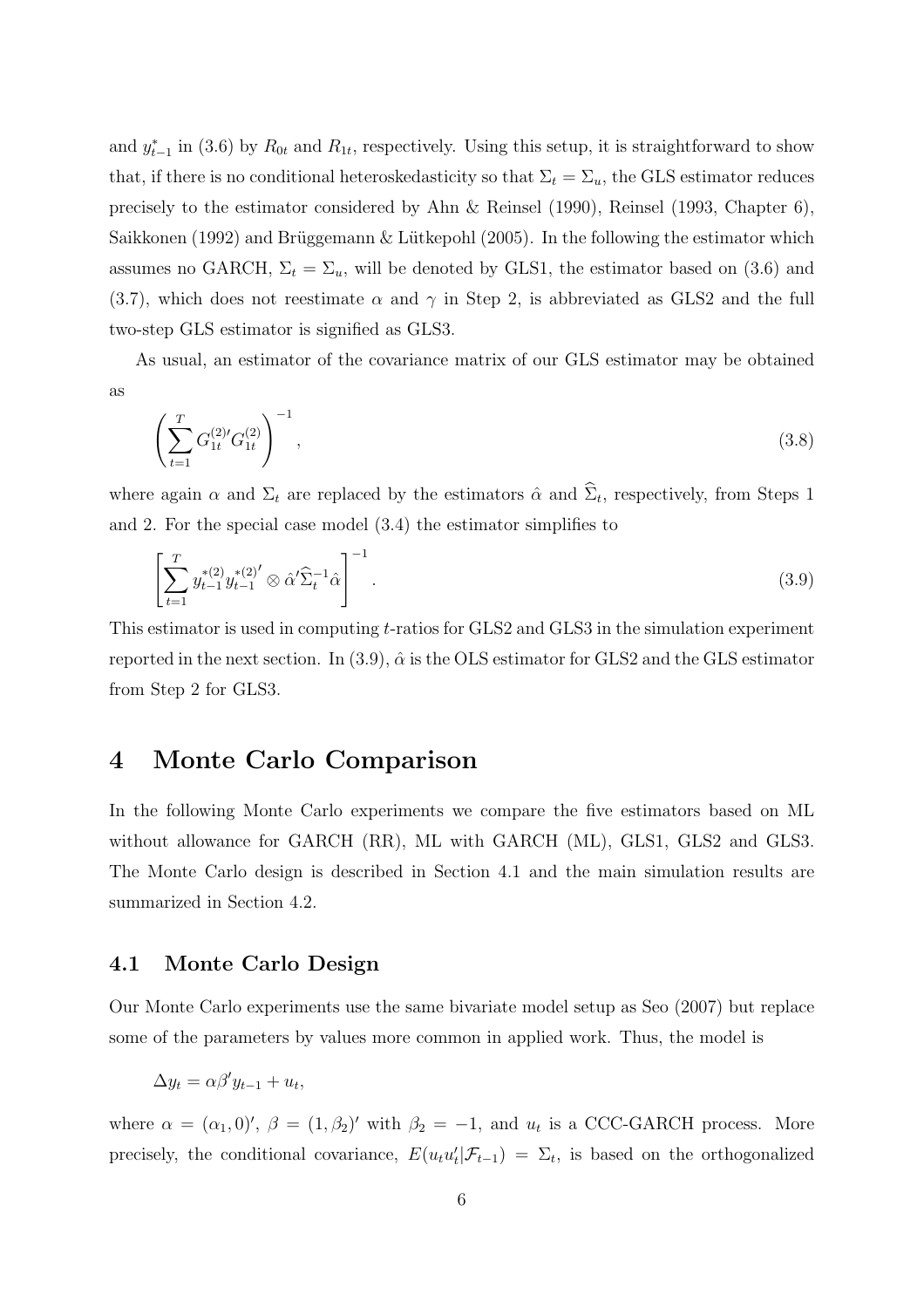| DGP            | $\alpha_1$ | $\beta_2$ | $\lambda$   | $\omega_i$                                     | $\psi_i$ | $\phi_j$ |  |  |  |
|----------------|------------|-----------|-------------|------------------------------------------------|----------|----------|--|--|--|
| $\mathbf{1}$   | $-1.0$     | $-1.0$    | $\Omega$    | 1                                              | 0        | 0        |  |  |  |
| $\overline{2}$ | $-1.0$     | $-1.0$    | $-0.5$      | 1                                              | 0.25     | 0.70     |  |  |  |
| 3              | $-1.0$     | $-1.0$    | 0.5         | 0.05                                           | 0.05     | 0.90     |  |  |  |
| $\overline{4}$ | $-1.0$     | $-1.0$    | 0.5         | 0.05                                           | 0.10     | 0.85     |  |  |  |
| $\overline{5}$ | $-1.0$     | $-1.0$    | 0.5         | $\underline{\omega}_i$ , $\overline{\omega}_j$ | 0.05     | 0.90     |  |  |  |
| 6              | $-1.0$     | $-1.0$    |             | <b>BEKK</b>                                    |          |          |  |  |  |
| 7              | $-0.1$     | $-1.0$    | $\Omega$    | 1                                              | 0        | $\theta$ |  |  |  |
| 8              | $-0.1$     | $-1.0$    | $-0.5$      | 1                                              | 0.25     | 0.70     |  |  |  |
| 9              | $-0.1$     | $-1.0$    | 0.5         | 0.05                                           | 0.05     | 0.90     |  |  |  |
| 10             | $-0.1$     | $-1.0$    | 0.5         | 0.05                                           | 0.10     | 0.85     |  |  |  |
| 11             | $-0.1$     | $-1.0$    | 0.5         | $\underline{\omega}_i$ , $\overline{\omega}_j$ | 0.05     | 0.90     |  |  |  |
| 12             | $-0.1$     | $-1.0$    | <b>BEKK</b> |                                                |          |          |  |  |  |

Table 1: Parameter Values Used in Monte Carlo Simulations

process  $e_t$  defined such that  $E[e_t e_t' | \mathcal{F}_{t-1}] = \Omega_t$  with  $\Omega_t = \text{diag}(\sigma_{1t}^2, \sigma_{2t}^2)$  and  $\sigma_{j,t}^2 = \omega_j +$  $\psi_j e_{j,t-1}^2 + \phi_j \sigma_{j,t-1}^2$ , where  $e_{jt} = \sigma_{jt} \xi_{jt}$ ,  $\xi_{jt} \sim \mathcal{N}(0, 1)$ . The relation between  $u_t$  and  $e_t$  is given by  $u_t = Le_t$ , where

$$
L = \left(\begin{array}{cc} 1 & 0 \\ \lambda & 1 \end{array}\right).
$$

Thus,  $\lambda$  determines the correlation between the two components of  $u_t$ .

In all the simulations the cointegration parameter  $\beta_2 = -1$ . This value is in line with typical cointegration parameters in economic models and was also used by Seo (2007). The values of the parameters  $\alpha$ ,  $\lambda$ ,  $\omega_j$ ,  $\psi_j$ ,  $\phi_j$ , used in the simulations are summarized in Table 1. The first two processes were also considered by Seo (2007) in a simulation study aimed at demonstrating the virtues of ML estimation with GARCH residuals. The first one has no GARCH so that it is suitable for investigating possible estimation efficiency losses due to assuming GARCH when there is none. In all models considered by Seo,  $\alpha_1 = -1$ . Therefore we also use this parameter value for the first six processes in the simulation comparison. Such strong error correction dynamics make estimation of the cointegration parameter potentially easier. It is not very realistic from a practical point of view because in empirical studies loading coefficients much closer to zero are common. Therefore we use a more realistic value of  $\alpha_1$  in DGPs 7 - 12. The choice of  $\alpha_2 = 0$  in all DGPs implies that the second variable is weakly exogenous. This situation is not uncommon in practice and was also used in most of Seo's DGPs.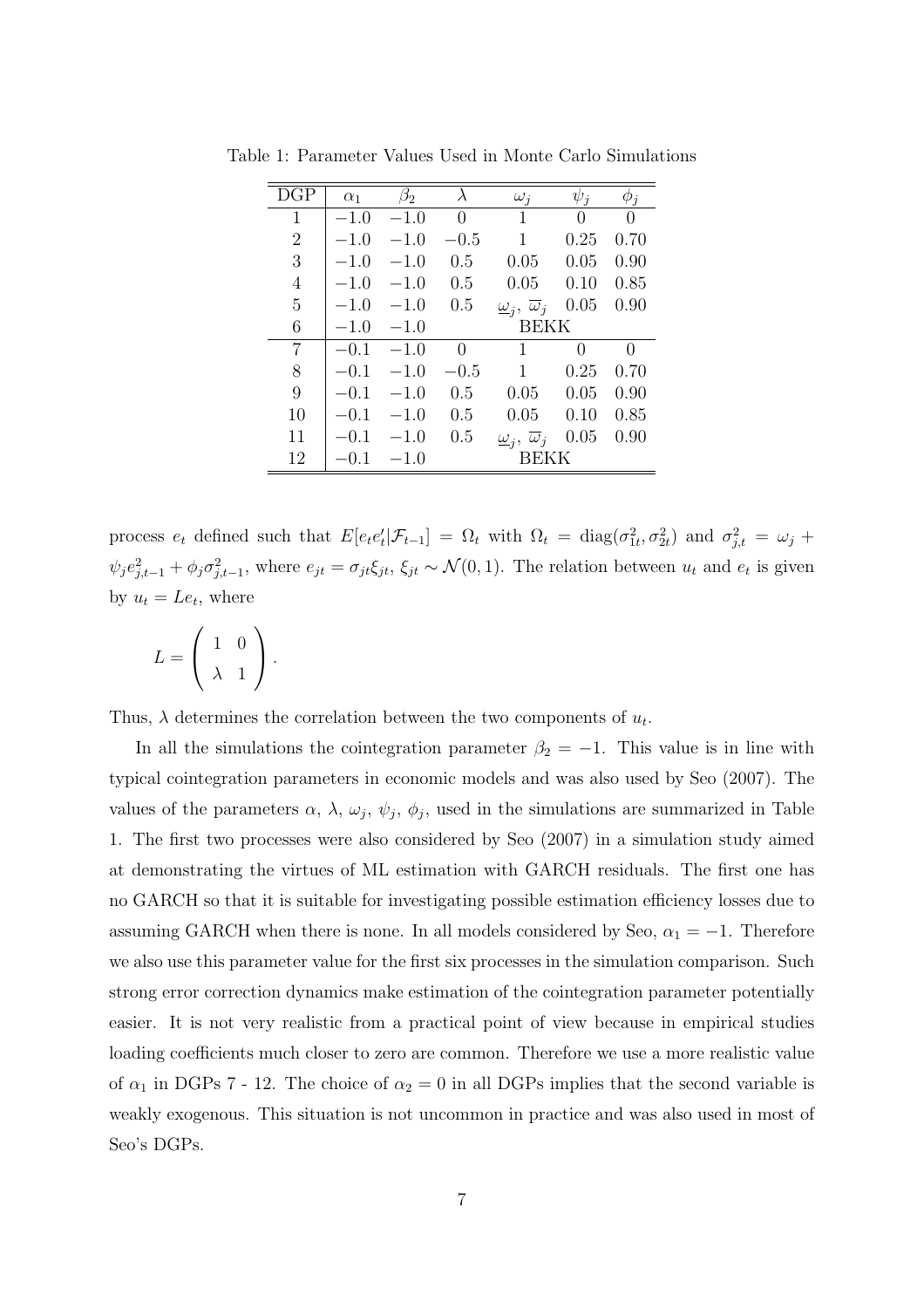We also use a range of GARCH specifications different from those employed by Seo. In most of his DGPs the correlation parameter  $\lambda$  is zero implying that the components of  $u_t$  follow independent univariate processes which is not of particular interest in a vector GARCH context. The only exception is a process with  $\lambda = -0.5$  in one of Seo's DGPs. Again this is a somewhat unrealistic case because it implies that the correlation among the two residual components is negative. Hence, we choose some DGPs with positive values of λ.

As in most of Seo's DGPs, we also choose identical values for the GARCH parameters  $\omega_j$ ,  $\psi_j$ ,  $\phi_j$  of the two residual components. Again we select complementarily parameter settings that are more in line with empirical analyses of conditionally heteroskedastic processes. Considering higher frequency data, daily or weekly say, GARCH parameters  $\psi_i$  tend to be closer to zero while  $\phi_j$  is often close to unity. To mention a particular framework where cointegration features and second order moment characteristics at higher frequency are core model ingredients one could think of term structure modelling/monitoring or price discovery in financial markets (see Diebold & Li (2006) and Hasbrouck (1995)).

To ensure that the simulation results for DGPs 3-6 and 9-12 are unaffected by the unconditional variances of the variables, the intercept term of the GARCH equation is selected such that the unconditional variance is unity. DGPs 5 and 11 are characterized by a shift of the unconditional variance such that after one fourth of the generated time span the unconditional variance shifts by a factor of 4. Accordingly, GARCH intercept parameters are chosen as

$$
\omega_{jt} = \underline{\omega}_j \mathbf{I}(t \le T/4) + \overline{\omega}_j \mathbf{I}(t > T/4),
$$

with  $\underline{\omega}_j = 0.05/3.25 \approx 0.0154$ ,  $\overline{\omega}_j = 0.05 \times 4/3.25 \approx 0.0615$ .

Finally, we consider GARCH processes which do not have a CCC structure. They allow us to determine the effects of other types of misspecifying the residual process. DGPs 6 and 12 are so-called BEKK models (Engle & Kroner (1995)), i.e.,

$$
\Sigma_t = \Gamma_0 \Gamma'_0 + D u_{t-1} u'_{t-1} D' + F \Sigma_{t-1} F'
$$
\n(4.1)

with

$$
D = \left(\begin{array}{cc} 0.229 & -0.173 \\ 0.005 & 0.174 \end{array}\right) \quad \text{and} \quad F = \left(\begin{array}{cc} 0.954 & 0.033 \\ 0.008 & 0.981 \end{array}\right).
$$

The parameter values are estimates for a bivariate residual series obtained from a VAR that is composed of so-called breakeven inflation rates (generated from prices of nominal and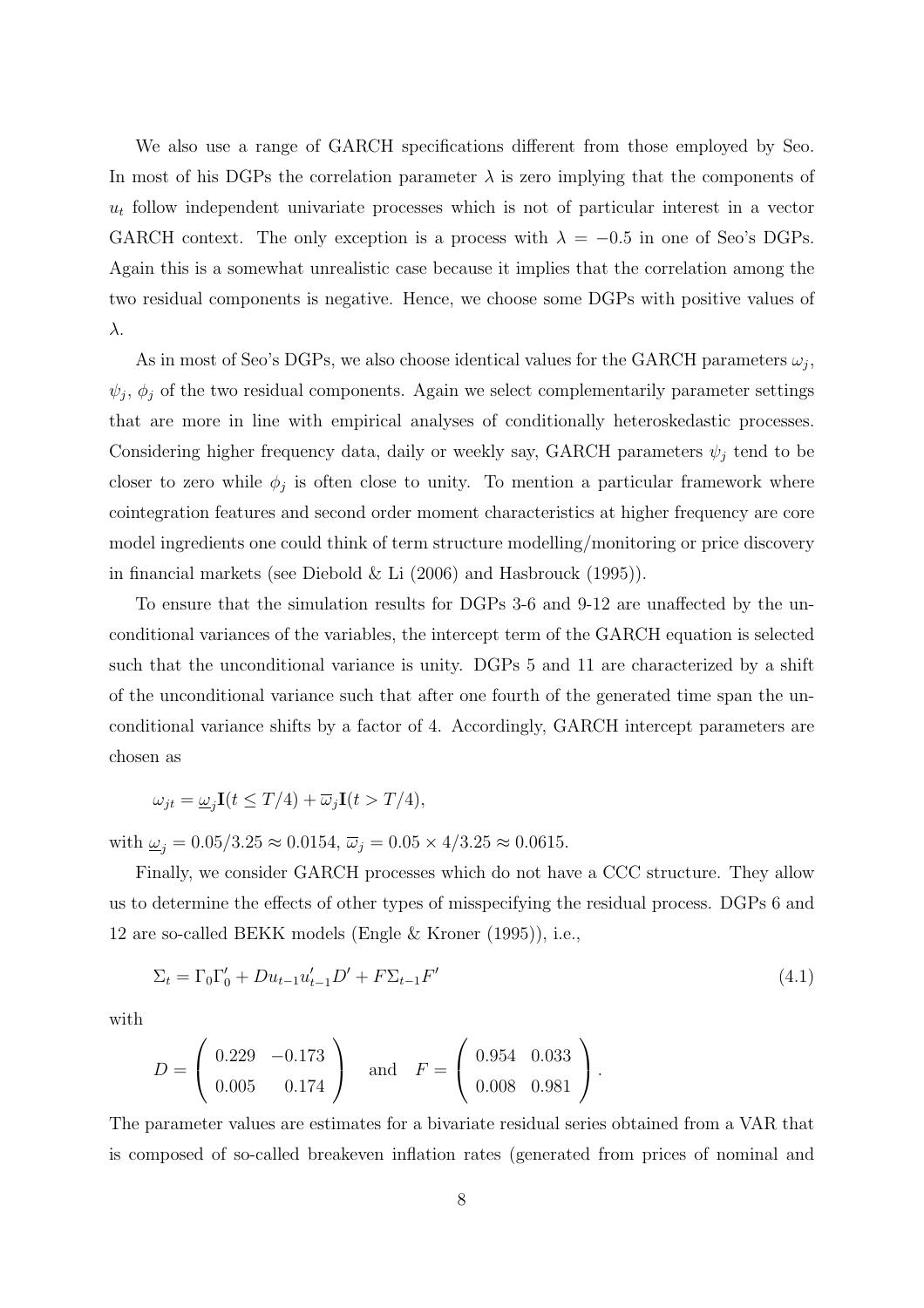inflation protected long-term government bonds) prevailing in France and the UK, covering the time period  $8/3/2000 - 9/30/2005$  (see Hafner & Herwartz (2009) for details). The moduli of the eigenvalues of the matrix  $(D \otimes D) + (F \otimes F)$  are close to but smaller than one. Hence, the BEKK process has high persistence in second moments but remains covariance stationary. The variables are again normalized to have unit unconditional variances and  $\Gamma_0$ is chosen accordingly.

For each DGP,  $M = 5000$  sets of time series were generated and the cointegration parameter  $\beta_2$  was estimated by the five methods RR, ML, GLS1, GLS2 and GLS3. ML estimators were determined using first order numerical derivatives (GAUSS 6.0, gradp) to implement BHHH optimization and covariance estimation which is justified given the conditional normality of all DGPs considered (Berndt, Hall, Hall & Hausman (1974)). The estimators will be compared on the basis of their root mean squared error (RMSE), mean absolute error (MAE) and rejection frequencies of t-tests of a null hypothesis  $H_0$  :  $\beta_2 = -1$  with significance level 5%. Since the finite sample moments of the ML estimator do not exist, it seems sensible to consider the MAE in addition to the RMSE. The rejection frequencies of the  $t$ -tests give an impression of the usefulness of the estimators for doing inference regarding the actual parameter value.

#### **4.2 Monte Carlo Results**

Simulation results for sample sizes  $T = 100$ , 250 and 500 are presented in Tables 2 and 3 as well as Figures 1 - 4. In the tables RMSEs and MAEs relative to RR are given for all estimators but RR and denoted by RRMSE and RMAE, respectively. The actual RMSEs and MAEs of RR, which are given in boldface in the tables, show that estimation precision increases with the sample size, reflecting consistency of the estimator. In Figures 1, 2 and 3 only relative MAEs are depicted. Figure 4 shows relative rejection frequencies for t-tests based on a nominal significance level of 5%. The following observations emerge from these results.

Overall the GLS estimators have smaller RMSEs and MAEs than the RR and ML estimators. There are, in fact, only two processes where ML is clearly preferable, namely when DGPs 2 or 8 and relatively large samples of sizes  $T = 250$  or 500 are used. Recall that both DGPs have somewhat uncommon GARCH parameters. DGP 2 was also considered by Seo who does not report results for sample sizes  $T = 100$  or 500. Thus, only for two DGPs with unusual GARCH parameters ML has a sizable lead over GLS when at least a moderately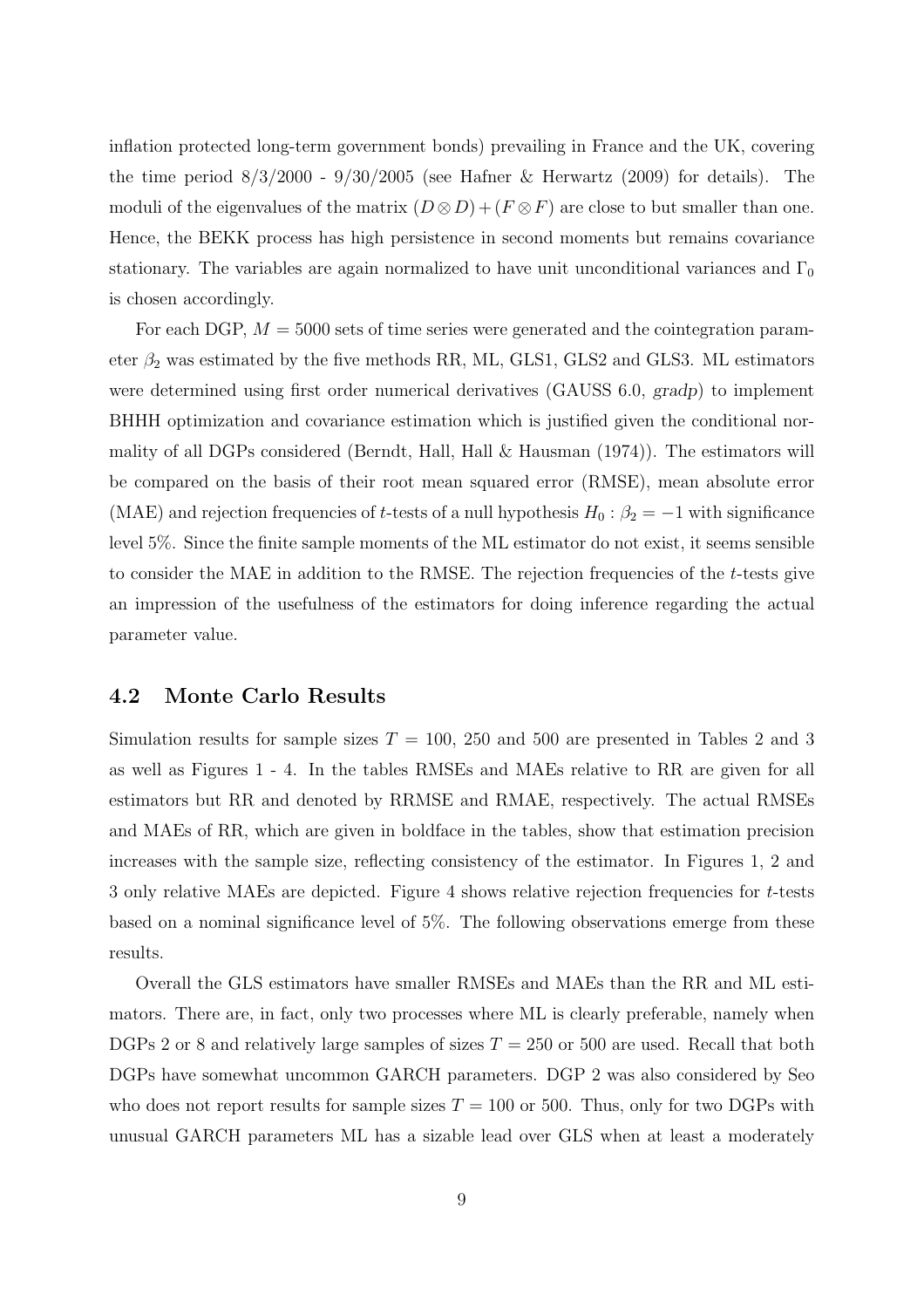large sample is considered. In all other cases GLS with GARCH correction (GLS2/GLS3) is superior or roughly at the same level in terms of RMSE and MAE. The GLS estimators are substantially superior to ML if there is no GARCH in the residuals (DGPs 1 and 7). This outcome is obtained especially for larger samples  $(T = 250$  and 500). It may be an implication of the lack of identification of the GARCH parameters for this case.

All three GLS estimators are typically rather close together in terms of RMSE and MAE. GLS2 and GLS3 results are in fact almost indistinguishable in the figures for all DGPs and sample sizes. Thus, reestimating  $\alpha$  in Step 2 of the GLS procedure does not make much difference for estimation precision. Only in rare occasions sizable gains are obtained by accounting for GARCH. This behaviour prevails even in larger samples. For our simple models, the superconsistency of the estimators may well become effective for samples of size  $T = 250$  or 500 so that for such sample sizes accounting for specific residual properties is of limited value for the precision of the estimators.

ML performs particularly poorly for smaller samples  $(T = 100)$  when the loading coefficient is large in absolute value ( $\alpha = -1$ ) and there is no GARCH (DGP 1), realistic GARCH parameters are considered (DGPs 3 and 4) or the GARCH process is misspecified (DGPs 5 and 6). In these cases ML is in fact inferior to all other estimators in terms of RMSE and/or MAE. The very poor performance of ML for DGP 1 even for large samples (see Figure 3) is likely to be driven by the fact that the GARCH parameters are not identified in this case and this affects the estimator for the cointegration parameter if a full likelihood optimization is attempted. The results for DGP 1 illustrate particularly forcefully the lack of robustness of the ML estimator. The relatively poor performance of RR in small samples  $(T = 100)$  for DGPs with more realistic loading coefficients (see, e.g., DGPs 9 - 12 in Table 3) reflects its heavy-tailed small sample distribution (see Brüggemann & Lütkepohl (2005)).

The rejection frequencies for testing  $H_0: \beta_2 = -1$  by means of t-ratios with 5% nominal significance level vary substantially across DGPs for all the estimators (see Tables 2 and 3 and Figure 4). In some cases the relative rejection frequencies are considerably larger than 0.05, especially when the loading coefficient  $\alpha$  has a more realistic value (see, e.g., DGPs 7 - 12). As can be seen in Figure 4, all tests overreject for these processes even for samples as large as  $T = 250$ . In fact, the rejection frequencies based on the ML estimator for DGP 1 which does not have GARCH residuals, do not even improve with increasing sample size due to the lack of identification of the GARCH parameters (see the results for  $T = 500$  in Table 2). Thus, ML is particularly unreliable for inference if the true DGP is unknown. In contrast, the GLS estimators are more robust and the rejection frequencies improve with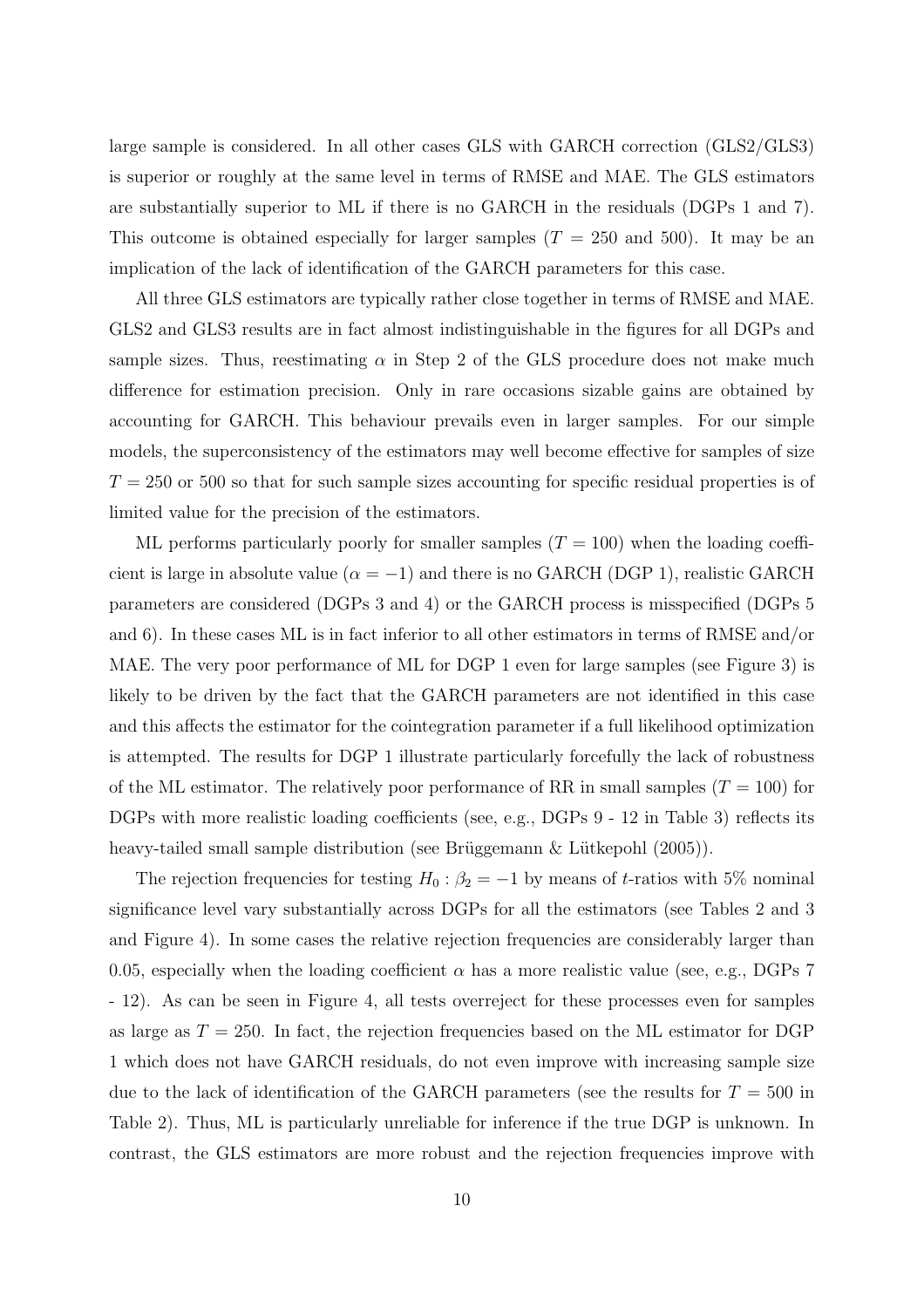increasing sample size for all DGPs.

In summary, these observations imply that the GLS estimators are overall superior to ML in terms of RMSE and MAE if DGPs with realistic parameter values are used. Comparing GLS with and without allowance for GARCH shows that gains from taking GARCH into account are limited, in particular, if the true model structure is unknown. Inference based on any of the estimators is likely to be distorted in samples of realistic size. ML with allowance for GARCH may produce very unreliable estimates especially if the assumed GARCH process is not the true one. Obviously, the latter situation is common in practice.

#### **4.3 Other Simulation Experiments**

We have also considered other estimators and simulation setups for which we do not report detailed results because they do not add much to the conclusions we can draw from the results in Tables 2 and 3 and Figures 1 - 4. They may still be worth summarizing here.

First of all we have considered even smaller samples of size  $T = 50$ . For such small samples RR produces extremely poor RMSEs and MAEs especially when  $\alpha_1 = -0.1$ . This result is in line with the simulations reported by Brüggemann & Lütkepohl (2005). It is due to the heavy-tailed small sample distribution of the RR estimator (for a theoretical analysis see Phillips (1994)). Clearly, one would not expect the problem to disappear when there is GARCH in the residuals. It is not surprising that the problem also arises to some extent for the ML estimator which accounts for GARCH, although to a lesser extent. We do not report detailed results because for samples as small as  $T = 50$ , GARCH residuals are typically not viewed as a major problem in applied work.

Instead of using the RR estimator we have computed the ML estimator without allowance for GARCH residuals by a numerical algorithm similar to the one used in the GARCH ML procedure. This was done primarily to check our algorithms. Although there were slight deviations in the estimates, the results were very similar, in particular for larger samples. In small samples  $(T = 50)$  numerical differences were found between RR and the ML algorithm without GARCH.

To further improve the robustness of the t-tests based on the GLS estimator we have also considered a "heteroskedasticity consistent" covariance estimator of the asymptotic distribution of GLS2 and GLS3 of the form

$$
\left[\sum_{t=1}^T y_{t-1}^{*(2)} y_{t-1}^{*(2)\prime} \otimes \hat{\alpha}' \widehat{\Sigma}_t^{-1} \hat{\alpha}\right]^{-1} \left\{\sum_{t=1}^T y_{t-1}^{*(2)} y_{t-1}^{*(2)\prime} \otimes \hat{\alpha}' \widehat{\Sigma}_t^{-1} \hat{u}_t \hat{u}_t' \widehat{\Sigma}_t^{-1} \hat{\alpha}\right\} \left[\sum_{t=1}^T y_{t-1}^{*(2)} y_{t-1}^{*(2)\prime} \otimes \hat{\alpha}' \widehat{\Sigma}_t^{-1} \hat{\alpha}\right]^{-1}.
$$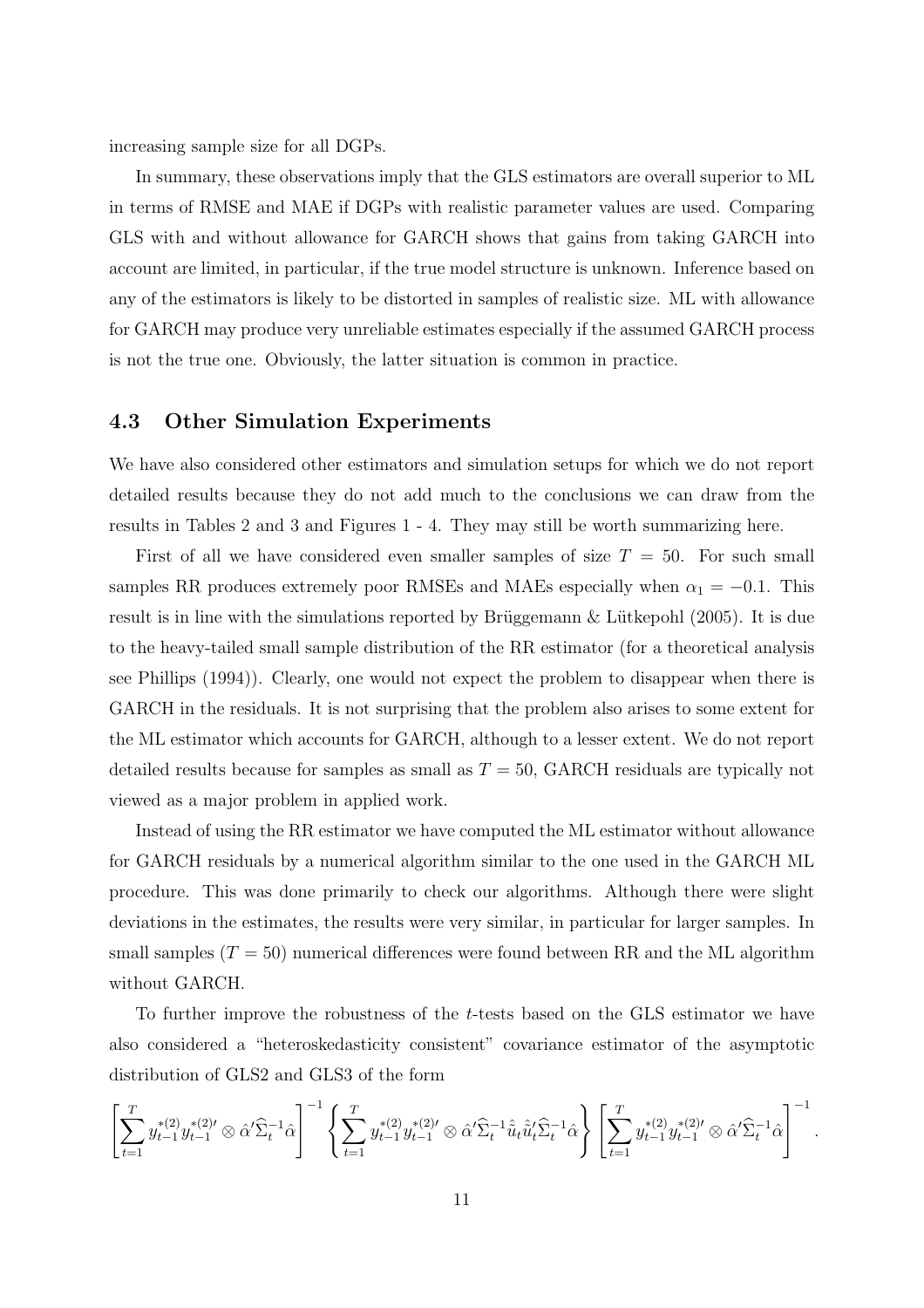Here  $\hat{u}_t$  denotes a residual based on the corresponding GLS estimator. Unfortunately, precision gains for the t-tests were rather limited, especially for the misspecified GARCH models where one might have expected more substantial improvements.

# **5 Conclusions**

Despite the superconsistency of standard estimators for the cointegration parameters in a VAR model, the small sample properties are often poor. This state of affairs is particularly problematic because the cointegration parameters are often of central interest for interpreting empirical findings. Therefore attempts have been made to improve the small sample estimation efficiency. In particular, it was proposed recently to use ML estimation when the residuals have GARCH properties. In this study we use a Monte Carlo experiment to show that ML is problematic in the present context because it may produce very unreliable estimates when realistic parameter values for the conditional first and second moments of the model are considered. We propose feasible GLS estimators which produce more efficient estimates for the cointegration parameters in terms of RMSE and MAE than ML in a simple model setup. They are also more robust than ML to misspecification of the GARCH process. Moreover, the GLS estimators have the advantage of being much easier to compute than the full ML estimator accounting for GARCH residuals. Overall, the efficiency gains from accounting for GARCH are rather limited, however.

In the simulation study we have assumed that the cointegrating rank and the lag order of the VAR process are known. Thereby we have been able to focus attention on the differences between the estimators under ideal conditions. Clearly, this is a simplification which is hardly realistic. Even though unit root and cointegration tests which account for heteroskedasticity have been proposed, it is by no means clear that they will necessarily lead to a correctly specified cointegrating rank in practice. Moreover, the models used in the Monte Carlo study are particularly simple in that there is only one cointegration parameter to estimate. A simple model setup is a concession to the ML estimator which is computationally problematic for more complicated models. However, even for our simple model setup ML does not work well relative to GLS. We have no reason to believe that the relative performance of ML improves in more complicated setups. Thus, we conclude that if one wants to account for GARCH in the residuals of a VAR, our GLS estimators for the cointegration parameters are preferable to ML. In fact, GLS2, the simpler version based on OLS estimates of the short-run parameters, can be recommended because it is very easy to compute and performs about as well as the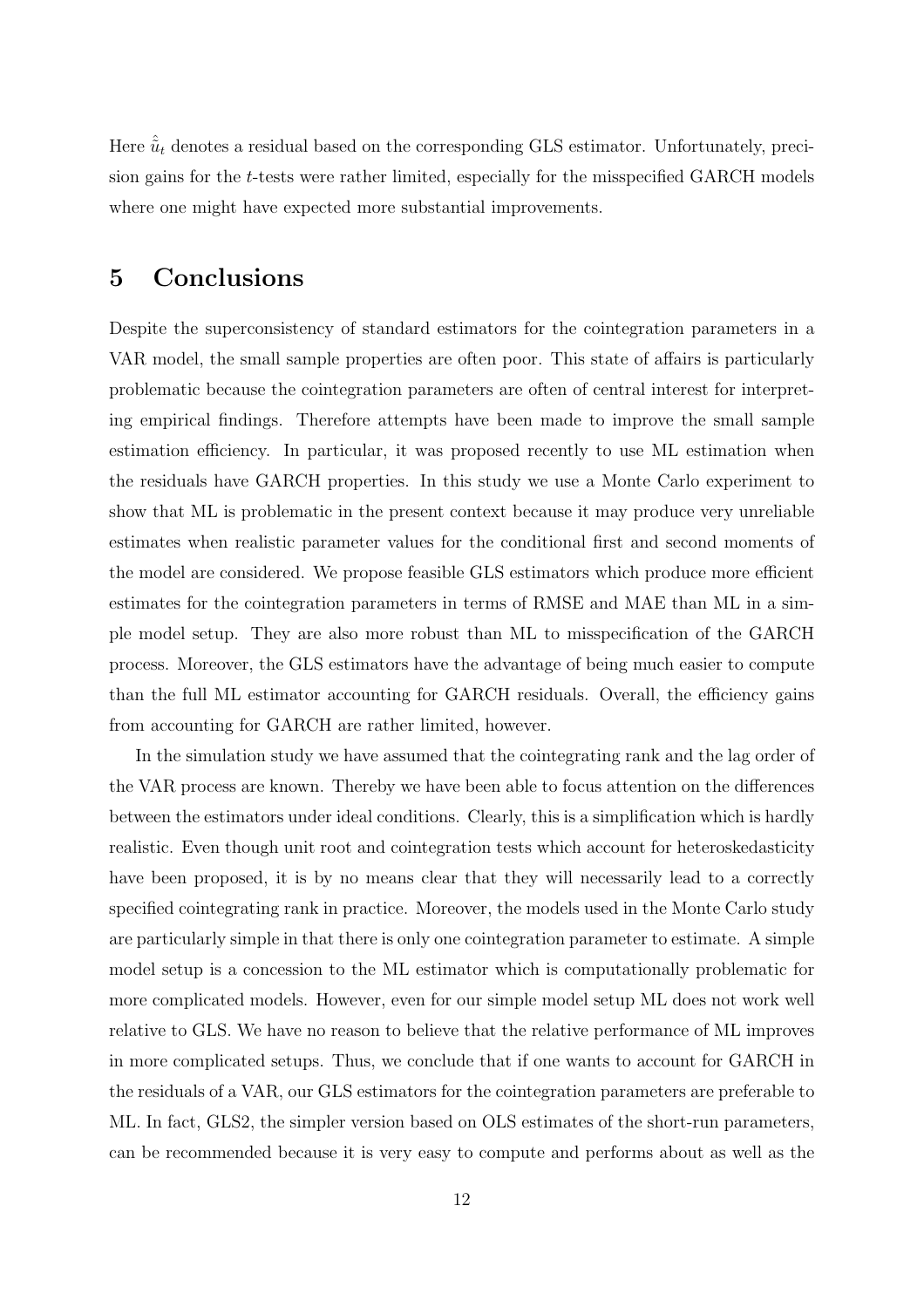full two-step estimator.

# **References**

- Ahn, S. K. & Reinsel, G. C. (1990). Estimation of partially nonstationary multivariate autoregressive models, Journal of the American Statistical Association **85**: 813–823.
- Berndt, E. K., Hall, B. H., Hall, R. E. & Hausman, J. A. (1974). Estimation and inference in nonlinear structural models, Annals of Economic and Social Measurement **3/4**: 653–665.
- Bollerslev, T. (1990). Modeling the coherence in short-run nominal exchange rates: A multivariate generalized ARCH model, Review of Economics and Statistics **72**: 498–505.
- Brüggemann, R. & Lütkepohl, H. (2005). Practical problems with reduced-rank ML estimators for cointegration parameters and a simple alternative, Oxford Bulletin of Economics and Statistics **67**: 673–690.
- Diebold, F. X. & Li, C. (2006). Forecasting the term structure of government bond yields, Journal of Econometrics **130**: 337–364.
- Engle, R. F. & Kroner, K. F. (1995). Multivariate simultaneous generalized GARCH, Econometric Theory **11**: 122–150.
- Hafner, C. M. & Herwartz, H. (2009). Testing for linear vector autoregressive dynamics under multivariate generalized autoregressive heteroskedasticity, Statistica Neerlandica **63**: 294–323.
- Hasbrouck, J. (1995). One security, many markets, determining the contributions to price discovery, Journal of Finance **50**: 1175–1199.
- Johansen, S. (1995). Likelihood-based Inference in Cointegrated Vector Autoregressive Models, Oxford University Press, Oxford.
- Lütkepohl, H. (2005). New Introduction to Multiple Time Series Analysis, Springer-Verlag, Berlin.
- Phillips, P. C. B. (1994). Some exact distribution theory for maximum likelihood estimators of cointegrating coefficients in error correction models, Econometrica **62**: 73–93.
- Reinsel, G. C. (1993). Elements of Multivariate Time Series Analysis, Springer-Verlag, New York.
- Saikkonen, P. (1992). Estimation and testing of cointegrated systems by an autoregressive approximation, Econometric Theory **8**: 1–27.
- Seo, B. (2007). Asymptotic distribution of the cointegrating vector estimator in error correction models with conditional heteroskedasticity, Journal of Econometrics **137**: 68–111.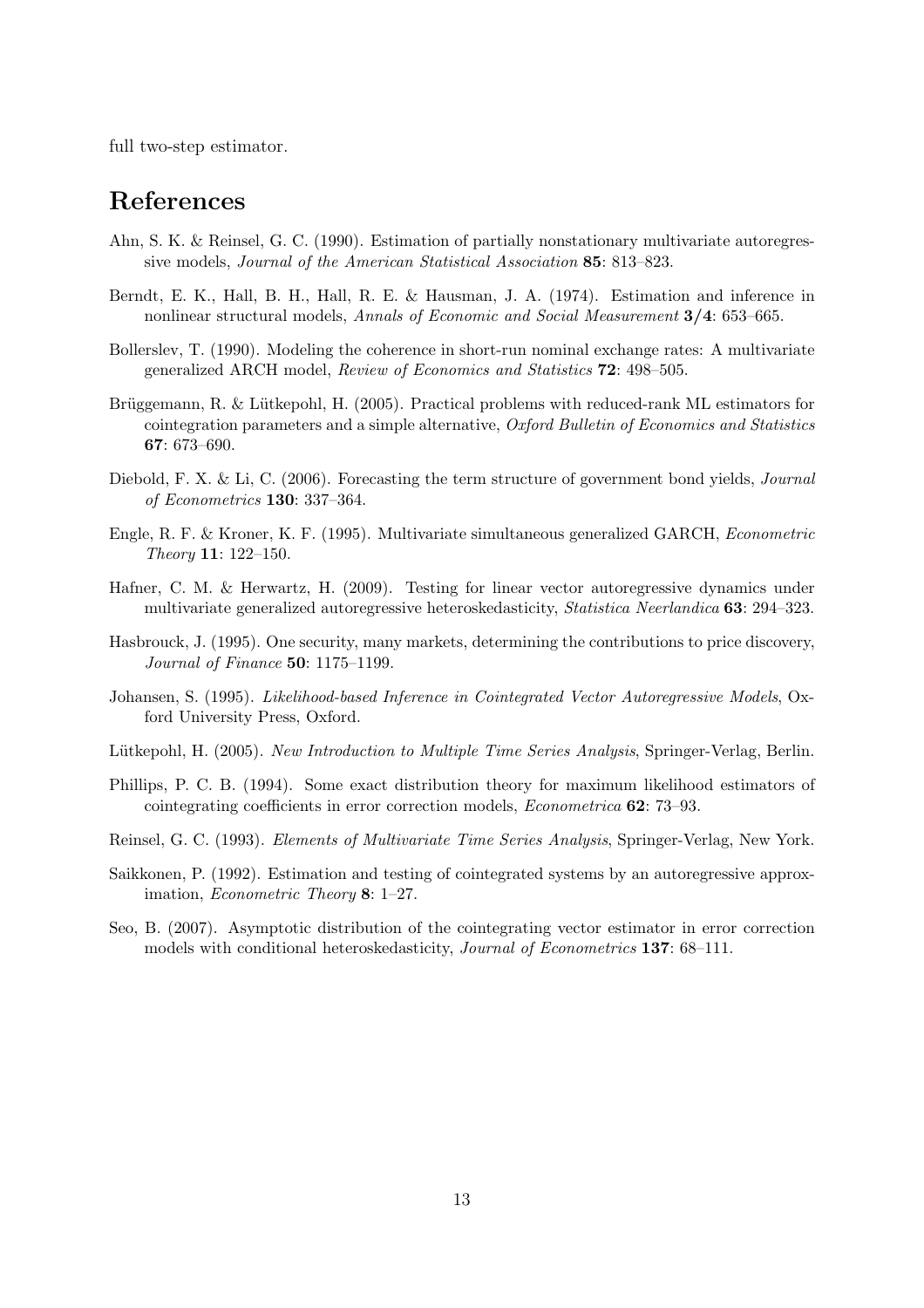| 0.0518<br>0.1944<br>0.0514<br>0.0552<br>0.0552<br>0.0562<br>0.0538 |
|--------------------------------------------------------------------|
|                                                                    |
|                                                                    |
|                                                                    |
|                                                                    |
|                                                                    |
|                                                                    |
|                                                                    |
|                                                                    |
| 0.0560                                                             |
| 0.0640                                                             |
| 0.0622                                                             |
| 0.0498                                                             |
| 0.0580                                                             |
| 0.0496                                                             |
| 0.0568                                                             |
| 0.0570                                                             |
| 0.0520                                                             |
| 0.0552                                                             |
| 0.0516                                                             |
| 0.0584                                                             |
| 0.0592                                                             |
| 0.0640                                                             |
| 0.0716                                                             |
| 0.0638                                                             |
| 0.0630                                                             |
| 0.0624                                                             |
| 0.0534                                                             |
| 0.0616                                                             |
| 0.0536                                                             |
| 0.0514                                                             |
| 0.0510                                                             |
|                                                                    |

Table 2: Simulation Results for Estimators of  $\beta_2$  Based on DGPs  $1$  -  $6$ 

Note: The numbers listed in boldface for RR are RMSEs and MAEs.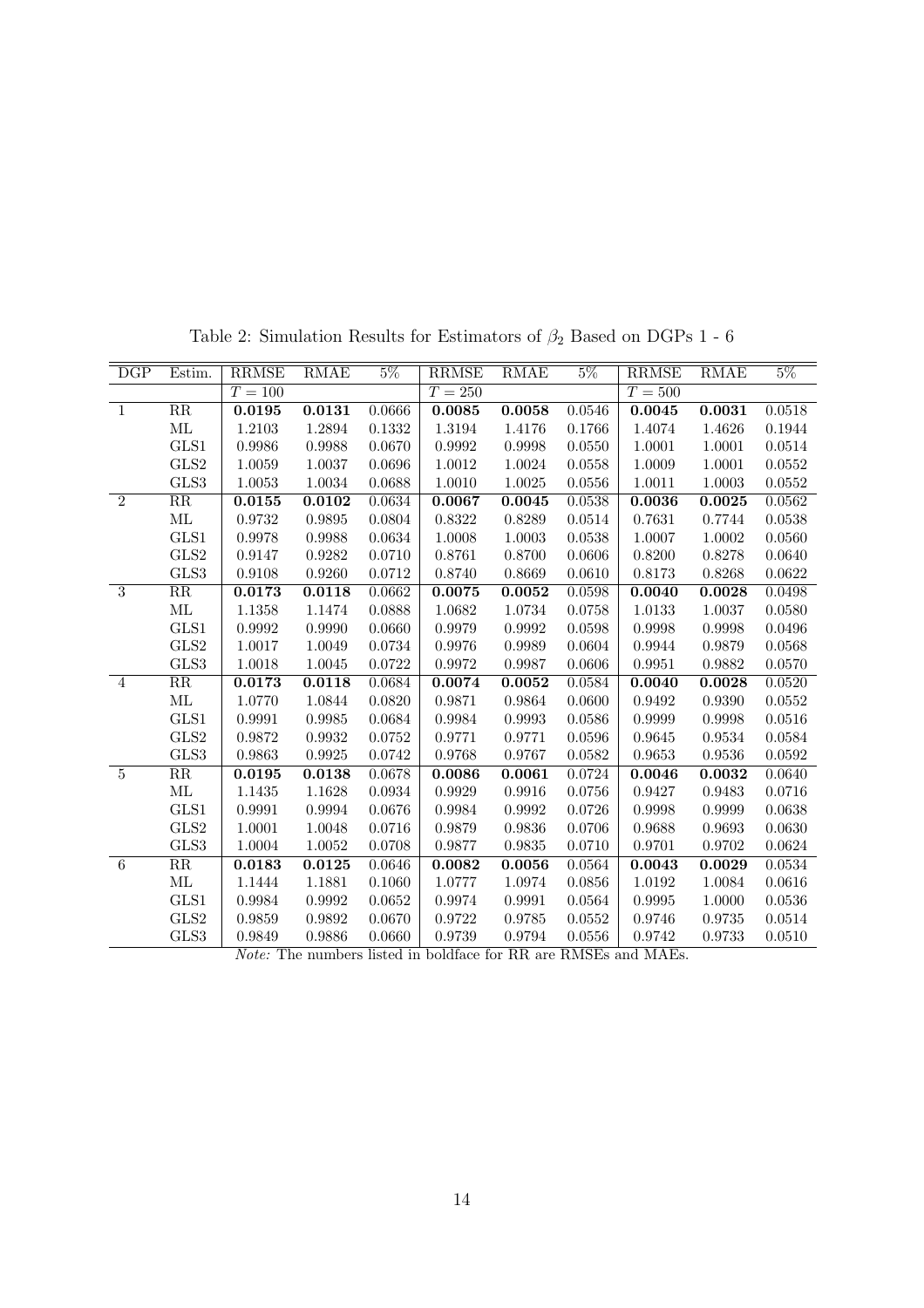| DGP             | Estim.                 | <b>RRMSE</b>                            | RMAE   | $5\%$                         | <b>RRMSE</b>                            | <b>RMAE</b>                             | $5\%$                    | <b>RRMSE</b>                                                                         | RMAE   | $5\%$  |
|-----------------|------------------------|-----------------------------------------|--------|-------------------------------|-----------------------------------------|-----------------------------------------|--------------------------|--------------------------------------------------------------------------------------|--------|--------|
|                 |                        | $T=100\,$                               |        |                               | $T = 250$                               |                                         |                          | $T=500$                                                                              |        |        |
| $\overline{7}$  | RR                     | 0.5123                                  | 0.1786 | 0.1918                        | 0.0986                                  | 0.0631                                  | 0.0992                   | 0.0470                                                                               | 0.0325 | 0.0776 |
|                 | ML                     | 0.4293                                  | 0.8209 | 0.1546                        | 1.0075                                  | 1.0498                                  | 0.0978                   | 1.1108                                                                               | 1.0764 | 0.0960 |
|                 | GLS1                   | 0.4376                                  | 0.8182 | 0.1774                        | 0.9397                                  | 0.9798                                  | 0.0976                   | 0.9934                                                                               | 0.9954 | 0.0792 |
|                 | GLS2                   | 0.4399                                  | 0.8207 | 0.1816                        | 0.9396                                  | 0.9821                                  | 0.1002                   | 0.9939                                                                               | 0.9960 | 0.0804 |
|                 | GLS3                   | 0.4410                                  | 0.8228 | 0.1832                        | 0.9401                                  | 0.9831                                  | 0.1000                   | 0.9949                                                                               | 0.9963 | 0.0802 |
| 8               | $\rm RR$               | 0.4690                                  | 0.1437 | 0.1598                        | 0.0783                                  | 0.0507                                  | 0.0924                   | 0.0393                                                                               | 0.0260 | 0.0794 |
|                 | $\rm ML$               | 0.4546                                  | 0.8214 | 0.1016                        | 0.7944                                  | 0.8130                                  | 0.0646                   | 0.7419                                                                               | 0.7652 | 0.0608 |
|                 | GLS1                   | 0.4110                                  | 0.8540 | 0.1560                        | 0.9643                                  | 0.9896                                  | 0.0942                   | 1.0021                                                                               | 1.0014 | 0.0792 |
|                 | GLS2                   | 0.3761                                  | 0.7914 | 0.1890                        | 0.8510                                  | 0.8769                                  | 0.1132                   | 0.8360                                                                               | 0.8466 | 0.0966 |
|                 | GLS3                   | 0.3727                                  | 0.7833 | 0.1666                        | 0.8410                                  | 0.8623                                  | 0.0982                   | 0.8058                                                                               | 0.8222 | 0.0814 |
| 9               | $\overline{\text{RR}}$ | 1.0982                                  | 0.1855 | 0.2148                        | 0.0993                                  | 0.0581                                  | 0.1172                   | 0.0424                                                                               | 0.0291 | 0.0806 |
|                 | ML                     | 0.1973                                  | 0.6944 | 0.1594                        | 0.8491                                  | 0.9663                                  | 0.1054                   | 0.9757                                                                               | 0.9777 | 0.0760 |
|                 | GLS1                   | 0.1828                                  | 0.7012 | 0.1890                        | 0.8013                                  | 0.9472                                  | 0.1122                   | 0.9788                                                                               | 0.9892 | 0.0804 |
|                 | GLS2                   | 0.1822                                  | 0.7000 | 0.1938                        | 0.7991                                  | 0.9413                                  | 0.1148                   | 0.9737                                                                               | 0.9796 | 0.0874 |
|                 | GLS3                   | 0.1832                                  | 0.7008 | 0.1938                        | 0.7989                                  | 0.9399                                  | 0.1104                   | 0.9758                                                                               | 0.9793 | 0.0866 |
| 10              | $\overline{\text{RR}}$ | 0.6809                                  | 0.1779 | $\overline{0.2}106$           | 0.4941                                  | 0.0649                                  | 0.1186                   | 0.0425                                                                               | 0.0291 | 0.0804 |
|                 | ML                     | 3.0086                                  | 0.9263 | 0.1584                        | 0.1734                                  | 0.8451                                  | 0.1046                   | 0.9425                                                                               | 0.9337 | 0.0786 |
|                 | GLS1                   | 0.2988                                  | 0.7285 | 0.1864                        | 0.1629                                  | 0.8520                                  | 0.1144                   | 0.9832                                                                               | 0.9909 | 0.0826 |
|                 | GLS2                   | 0.2935                                  | 0.7186 | 0.1956                        | 0.1593                                  | 0.8256                                  | 0.1218                   | 0.9515                                                                               | 0.9508 | 0.0926 |
|                 | GLS3                   | 0.2978                                  | 0.7171 | 0.1910                        | 0.1586                                  | 0.8222                                  | 0.1146                   | 0.9503                                                                               | 0.9468 | 0.0864 |
| $\overline{11}$ | $\overline{\text{RR}}$ | 4.3177                                  | 0.2970 | 0.2240                        | 0.1054                                  | 0.0676                                  | 0.1378                   | 0.0487                                                                               | 0.0339 | 0.1020 |
|                 | ML                     | 0.2615                                  | 0.5680 | 0.1592                        | 0.9125                                  | 0.9717                                  | 0.1162                   | 0.9379                                                                               | 0.9444 | 0.0930 |
|                 | GLS1                   | 0.0519                                  | 0.5134 | 0.1974                        | 0.8752                                  | 0.9543                                  | 0.1348                   | 0.9798                                                                               | 0.9890 | 0.1008 |
|                 | GLS2                   | 0.0517                                  | 0.5127 | 0.1948                        | 0.8644                                  | 0.9416                                  | 0.1254                   | 0.9474                                                                               | 0.9559 | 0.0946 |
|                 | GLS3                   | 0.0535                                  | 0.5155 | 0.1958                        | 0.8635                                  | 0.9420                                  | 0.1230                   | 0.9484                                                                               | 0.9561 | 0.0914 |
| $\overline{12}$ | $\overline{\text{RR}}$ | 4.9552                                  | 0.3134 | 0.2010                        | 0.1037                                  | 0.0630                                  | 0.1160                   | 0.0459                                                                               | 0.0307 | 0.0794 |
|                 | ML                     | 0.0758                                  | 0.4606 | 0.1520                        | 0.8906                                  | 0.9605                                  | 0.1006                   | 0.9668                                                                               | 0.9726 | 0.0708 |
|                 | GLS1                   | 0.0432                                  | 0.4441 | 0.1822                        | $0.8566\,$                              | 0.9496                                  | 0.1142                   | 0.9848                                                                               | 0.9966 | 0.0778 |
|                 | GLS2                   | 0.0426                                  | 0.4388 | 0.1866                        | 0.8325                                  | 0.9313                                  | 0.1138                   | 0.9596                                                                               | 0.9730 | 0.0792 |
|                 | GLS3                   | 0.0427<br>$\overline{M}$ $\overline{M}$ | 0.4397 | 0.1850<br>$\overline{\cdots}$ | 0.8305<br>$\overline{1}$ $\overline{1}$ | 0.9300<br>$\overline{c}$ $\overline{b}$ | 0.1114<br>$\overline{D}$ | 0.9550<br>$\overline{1}$ $\overline{1}$ $\overline{1}$ $\overline{1}$ $\overline{1}$ | 0.9703 | 0.0754 |

Table 3: Simulation Results for Estimators of  $\beta_2$  Based on DGPs  $7$  -  $12$ 

Note: The numbers listed in boldface for RR are RMSEs and MAEs.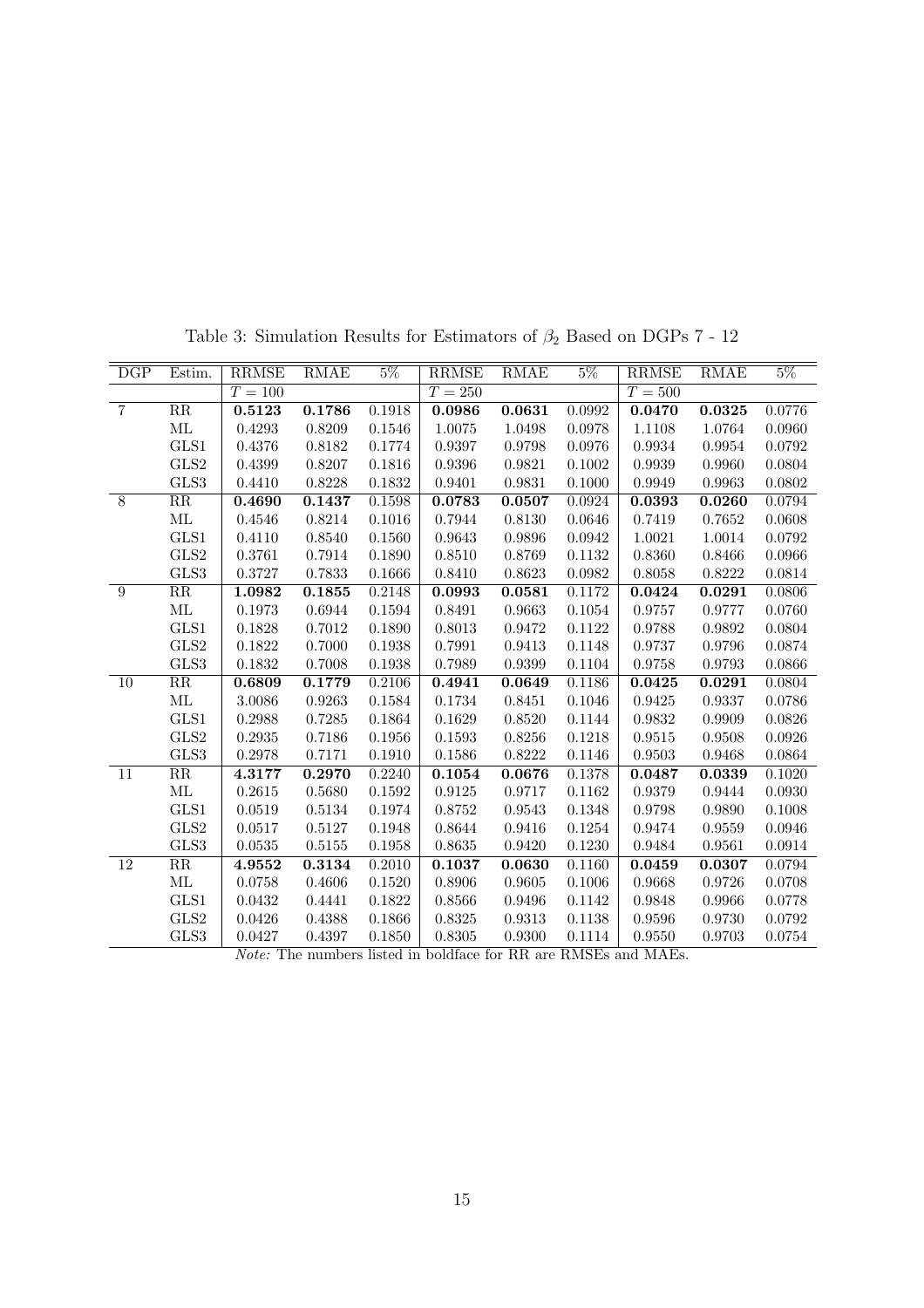

Figure 1: MAEs of estimators relative to RR for sample size  $T = 100$ .



Figure 2: MAEs of estimators relative to RR for sample size  $T = 250$ .